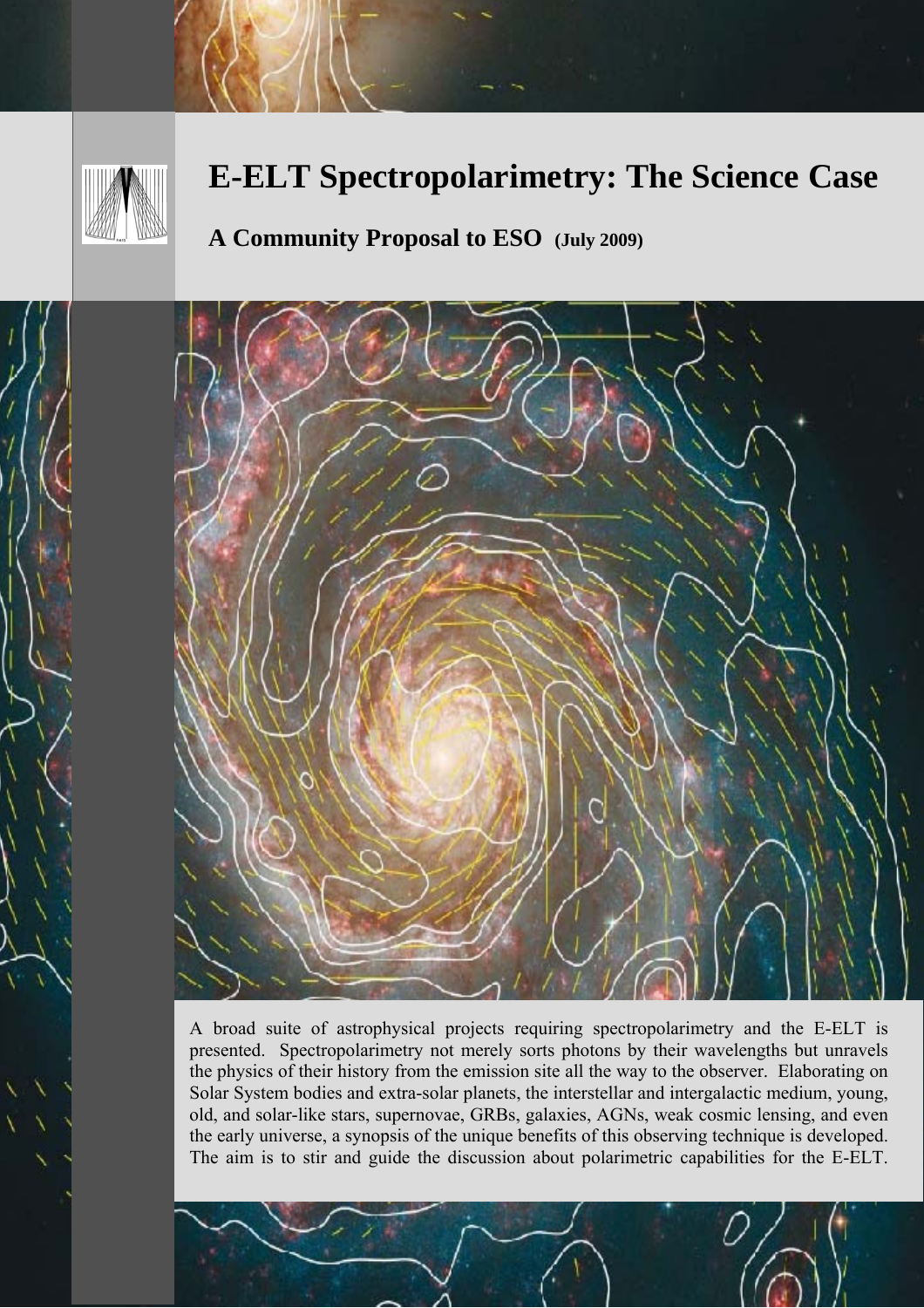Frontside illustration: Composite image of M51 from HST (optical), VLA, and Effelsberg (radio contours and magnetic-field vectors). Courtesy Rainer Beck, MPIfR, Bonn.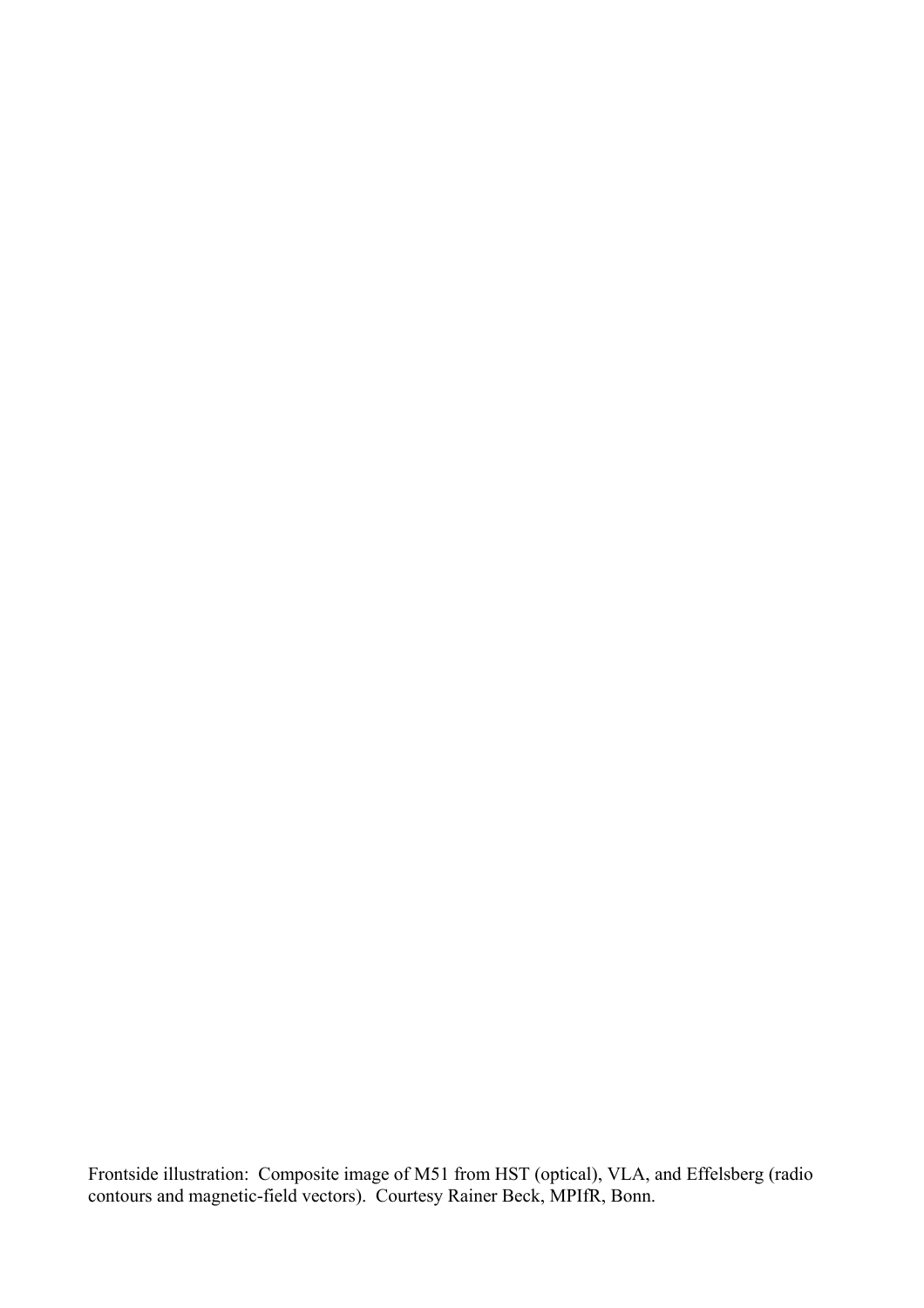# **Contents**

#### **List of Investigators**

#### **A. Executive Summary**

#### **B. Background and Purpose of this Document**

The power of polarimetry Purpose of this document

#### **C. Science Cases**

#### **C.1 Extra-solar Planets and Solar System Objects**

The quest for exo-planets Planetary atmospheres Solid surfaces Magnetism The Vegetation Red Edge and other terrestrial-life markers **Comets** 

#### **C.2 Stellar Formation, Structure, and Evolution**

Protostars: the link to the star formation process Magnetic braking and ambipolar diffusion in metal-poor protostars Circumstellar disks and the formation of planets Magnetic history of the Sun: analogs in open star clusters of different ages At the hydrogen-burning limit: magnetic fields in fully convective stars Massive stars: formation, evolution and impact on interstellar medium Chemically peculiar stars AGB stars and central stars of planetary nebulae White dwarfs, magnetic genealogy, and cataclysmic variables Isolated neutron stars Soft Gamma-Ray Repeaters

# **C.3 The Interstellar Medium in the Milky Way and Nearby Galaxies**  Interstellar dust

Interstellar magnetic fields The Galactic Center

#### **C.4 Extragalactic Astrophysics and Cosmology**

Type Ia supernovae Core-collapse supernovae Collapsars and optical afterglows of Gamma-Ray Bursters Active Galactic Nuclei **-** spectropolarimetry as a periscopic tool Quasars, blazars, and high redshift galaxies Interstellar and intergalactic magnetic fields Cosmic gravitational lensing

#### **D. Summary, Comparison with Other Facilities, and Conclusionss**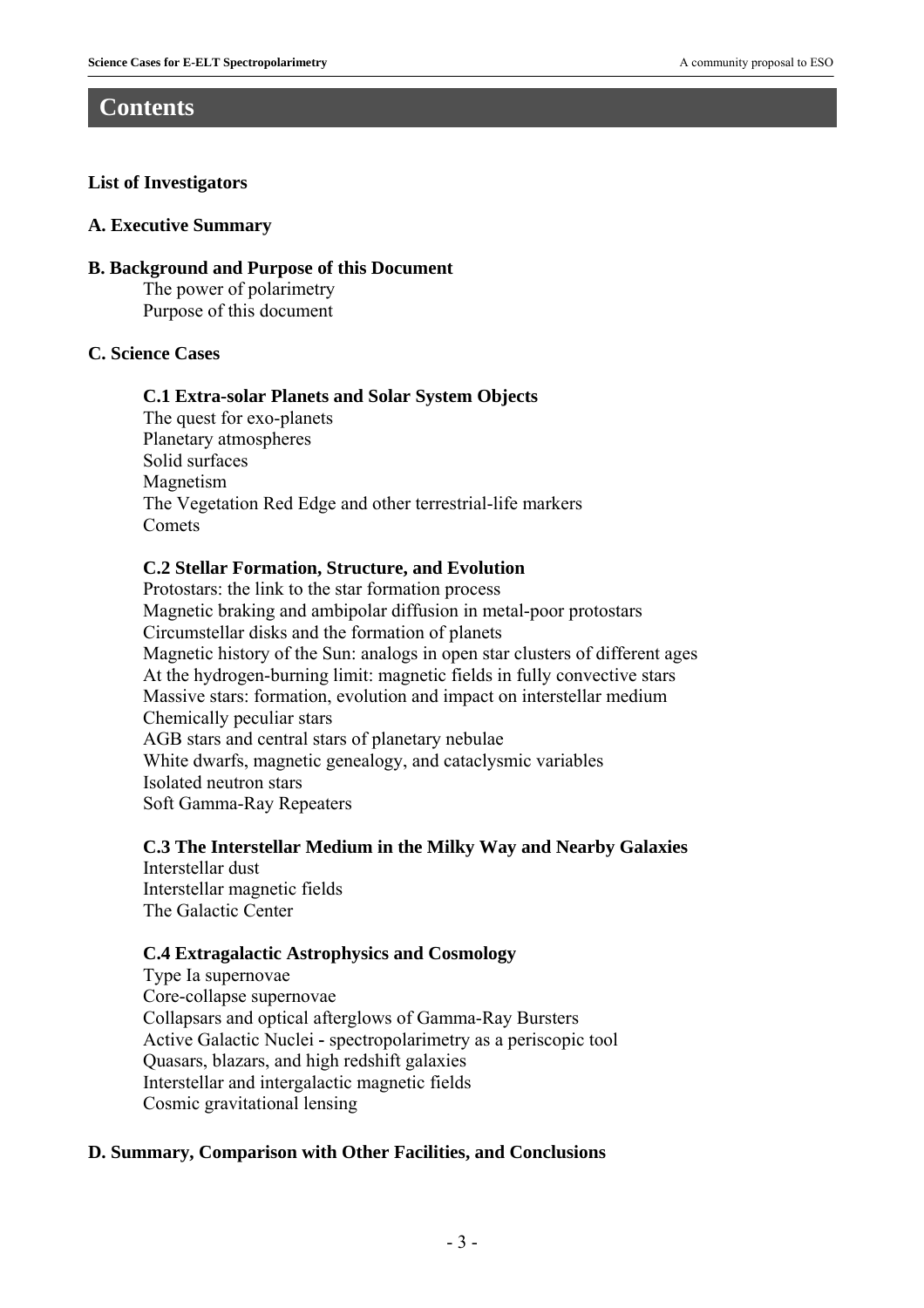#### - 4 -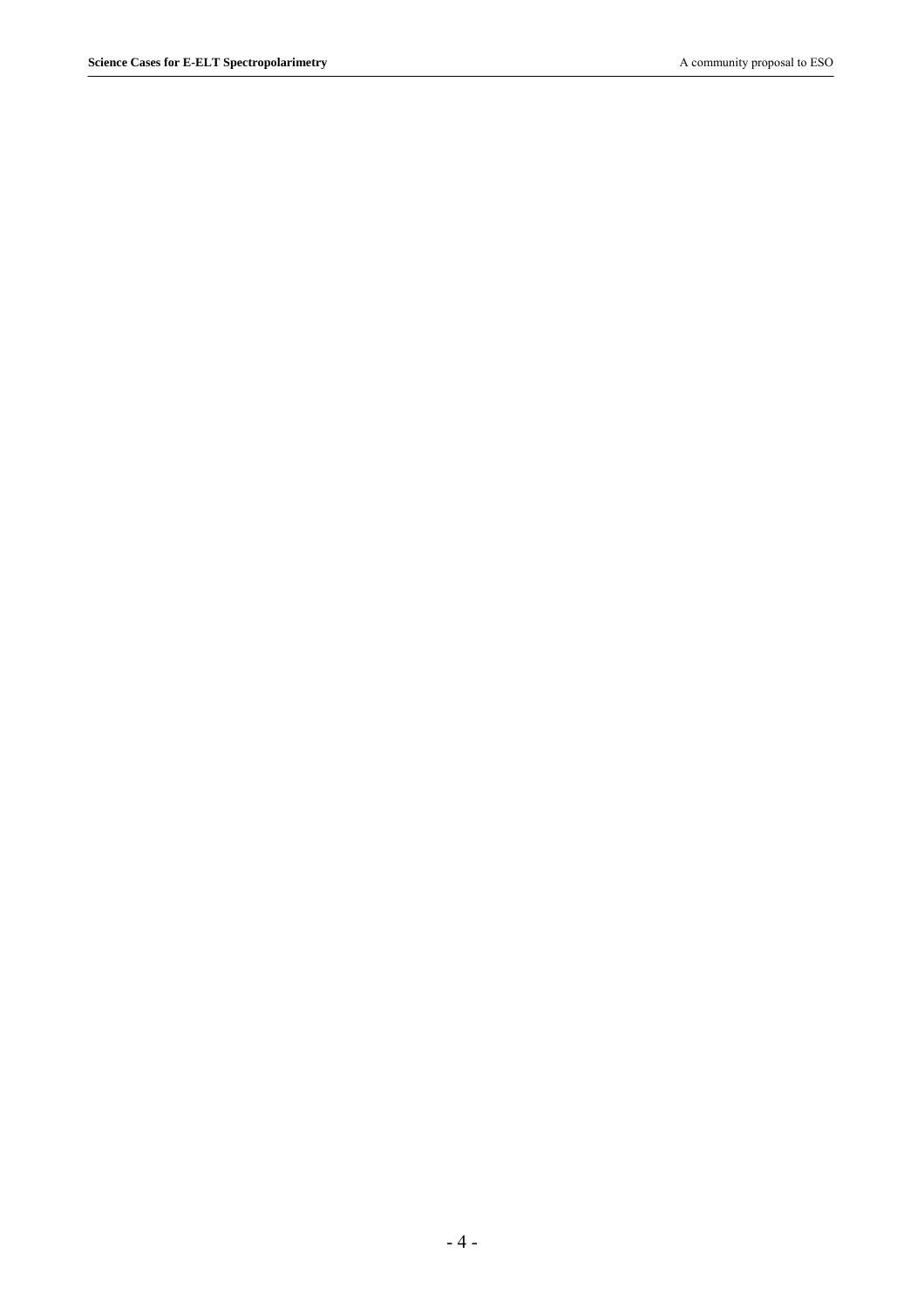# **List of Investigators**

Conny Aerts, Katholieke Univ. of Leuven, The Netherlands Carlos Allende Prieto, IAC La Laguna, Spain Martin Asplund, MPA Garching, Germany Dietrich Baade, ESO Stefano Bagnulo, Armagh Observatory, U.K. Jacques Beckers, NSO, U.S.A. Slimane Bensammar, Observatoire Paris Meudon, France Andrei Berdyugin, Univ. of Turku, Finland Svetlana Berdyugina, KIS Freiburg, Germany Hermann Boehnhardt, MPS Katlenburg-Lindau, Germany Piercarlo Bonifacio, INAF-Trieste, Italy Allan Sacha Brun, CEA Saclay, France Thorsten Carroll, AIP Potsdam, Germany Claude Catala, Observatoire de Paris Meudon, France David Clarke, Univ. of Glasgow, U.K. Alejandro Clocchiatti, PUC Santiago, Chile Andrew Collier Cameron, Univ. of St. Andrews, U.K. Stefano Covino, INAF-Brera, Italy Thomas H. Dall, ESO Carlos de Breuck, ESO Domitilla de Martino, INAF-Capodimonte, Italy Thomas Eversberg, DLR Bonn, Germany Janus Gil, Univ. of Zielona Gora, Poland Tim Gledhill, Univ. of Hertfordshire, U.K. Scott Gregory, Univ. of St Andrews, U.K. Jochen Greiner, MPE Garching, Germany Manuel Güdel, ETH Zürich, Switzerland Wolf-Rainer Hamann, Univ. of Potsdam, Germany Arnold Hanslmeier, Univ. of Graz, Austria Artie P. Hatzes, LSW Tautenburg, Germany Ulrike Heiter, Univ. of Uppsala, Sweden Artemio Herrero, IAC La Laguna, Spain Peter Hoeflich, Florida State Univ. Tallahassee, U.S.A. Jennifer L. Hoffman, University of Denver, U.S.A. Swetlana Hubrig, AIP Potsdam, Germany Gaitee Hussain, ESO Ilya Ilyin, AIP Potsdam, Germany Moira Jardine, Univ. of St. Andrews, U.K. Stefan Jordan, Univ. of Heidelberg, Germany Christoph Keller, Univ. of Utrecht, The Netherlands Maxim Khodachenko, Space Research Institute, Austria Sylvio Klose, LSW Tautenburg, Germany Oleg Kochukhov, Univ. of Uppsala, Sweden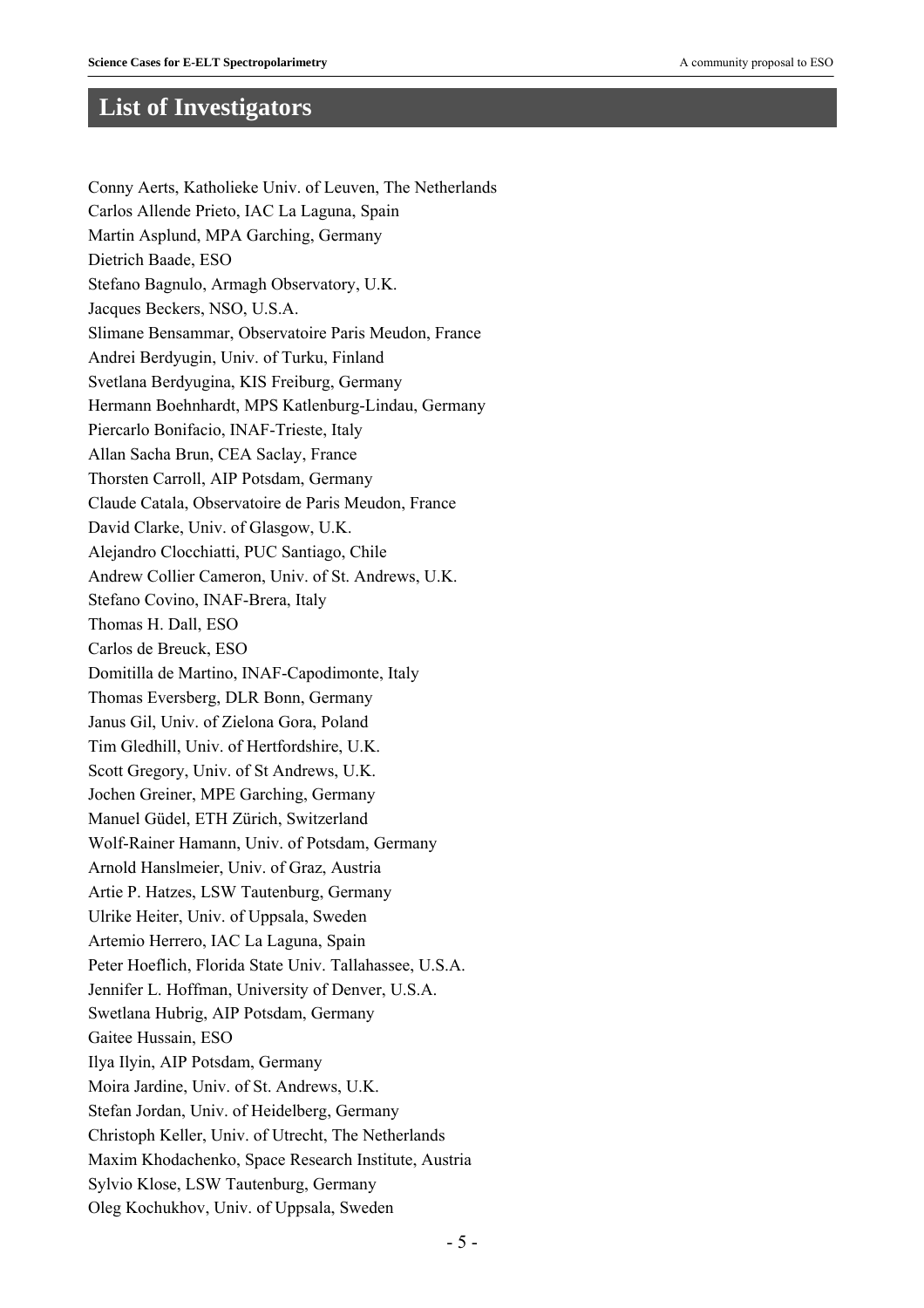Heidi Korhonen, ESO Andreas Lagg, MPS Katlenburg-Lindau, Germany Norbert Langer, Univ. of Utrecht, Netherlands Francesco Leone, Univ. of Catania, Italy Oskar von der Lühe, KIS Freiburg, Germany Antonio Mario Magalhaes, Universidade de São Paulo, Brazil Justyn R. Maund, Univ. of Copenhagen, Denmark Subhanjoy Mohanty, Imperial College London, U.K. Ralph Neuhäuser, Univ. of Jena, Germany René Oudmaijer, Univ. of Leeds, U.K. Isabella Pagano, INAF-Catania, Italy Ferdinando Patat, ESO Ernst Paunzen, Univ. of Vienna, Austria Pascal Petit, Univ. Toulouse, France Vilppu Piirola, Univ. of Turku, Finland Nikolai Piskunov, Univ. of Uppsala, Sweden Eric Priest, Univ. of St. Andrews, U.K. Ansgar Reiners, Univ. of Göttingen, Germany Klaus Reinsch, Univ. of Göttingen, Germany Ignasi Ribas, IECC Barcelona, Spain Jean Schneider, Observatoire Paris Meudon, France Axel Schwope, AIP Potsdam, Germany Evgenya Shkolnik, Carnegie Inst. of Washington, U.S.A. Dimitry Sokoloff, Moscow State Univ., Russia Sami K. Solanki, MPS Katlenburg-Lindau, Germany Michael Sterzik, ESO Ian Steele, Liverpool John Moores Univ., U.K. Ralf Siebenmorgen, ESO Jan Olof Stenflo, ETH Zürich, Switzerland Martin J. Stift, Univ. of Vienna, Austria Klaus G. Strassmeier<sup>1</sup>[,](#page-5-0) AIP Potsdam, Germany Javier Trujillo Bueno, IAC La Laguna, Spain Yvonne Unruh, Imperial College London, U.K. Joel Vernet, ESO Jorick Vink, Armagh Observatory, U.K. Jeremy R. Walsh, Space Telescope-European Coordinating Facility, Garching Chris Wright, Australian Defense Force Academy, Australia Hans Zinnecker, AIP Potsdam, Germany

 $\overline{a}$ 

<span id="page-5-0"></span><sup>&</sup>lt;sup>1</sup> Corresponding author.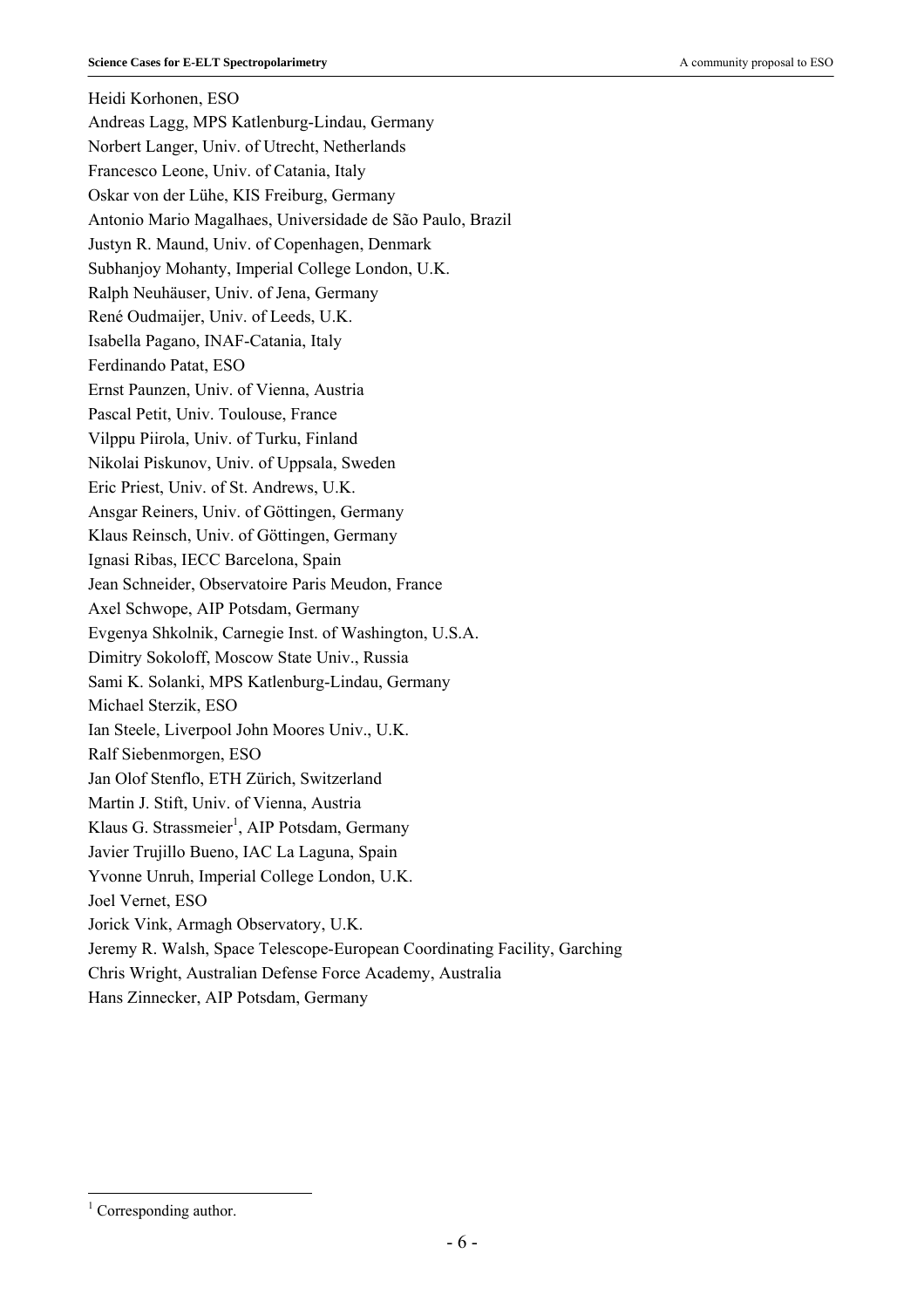# **A. Executive Summary**

The E-ELT will, for the foreseeable future, be the most powerful optical light-collecting machine ever built. Since it also absorbs a large amount of financial resources, which other projects may find missing, scientists from all over the E-ELT community are seeking to secure a share for "their" science. Mostly, this will be organized by types of astronomical objects, partly by overarching questions. Polarimetry is different in that it is relevant for a large fraction of all fields that the E-ELT promises to advance, irrespective of age, distance, mass, size, luminosity, temperature, density, etc. But it will favor projects with strong physical ambitions.

Spectropolarimetry accomplishes this advance by widening the spectrum of elementary physical processes, on which models can be based securely. Spectropolarimetry can measure

- $\Box$  size, shape, orientation, and composition of dust particles (often critical for the determination of extinction values, the uncertainty of which dominates many error analyses),
- weak reflected-light signatures (*e.g.*, extra-solar planets, hidden nuclei of AGNs, deeply embedded protostars, massive stars with optically thick ejected envelopes),
- $\square$  scattering properties of light-reflecting screens (*e.g.*, planetary atmospheres, dust shells, surfaces of rocky bodies, albedos for density measurements),
- 3-dimensional shapes of point sources independently of distance and separately for physically distinct regions (*e.g*. physics of supernova explosions and aspect-angle dependency of their apparent luminosities),
- $\Box$  formation of structure at very early epochs (*e.g.*, AGNs, GRBs, dust grains),
- $\Box$  stellar magnetic fields and their geometry (*e.g.*, star formation, rotational braking, mass loss, convective processes, genealogy of advanced stages of stellar evolution, nature of soft gamma-ray repeaters).

These unique capabilities are enabled by the memory encapsulated in the polarized light imprinted by the physical processes governing the emission of a photon and occurring along its path to the observer. The most singular and universal deliverable is spatial resolution that is limited by flux only, irrespective of angular size (nearness).

Spectropolarimetry often offers results highly complementary to the ones of other observing techniques, can provide clues not otherwise obtainable, is a strictly differential (= accurate) method, can exploit mildly non-photometric nights, increases the cost of a spectrograph by just a few % (but may reduce its overall throughput by no more than 10 % over broad ranges in wavelength), and is photon starved even for some solar applications and thus requires, and optimally exploits, ELTs.

The strength of spectropolarimetry is the anchorage in physics of astronomical observations, making sure that the E-ELT can be credited also for the physical explanation of its discoveries.

Most of the observing projects named in this document can be carried out neither without polarimetry nor without an ELT. There is no substitute for polarimetry, and polarimetry seamlessly complements photometry and spectroscopy. Therefore an ELT will only reach its full promise with commensurate polarimetric capabilities.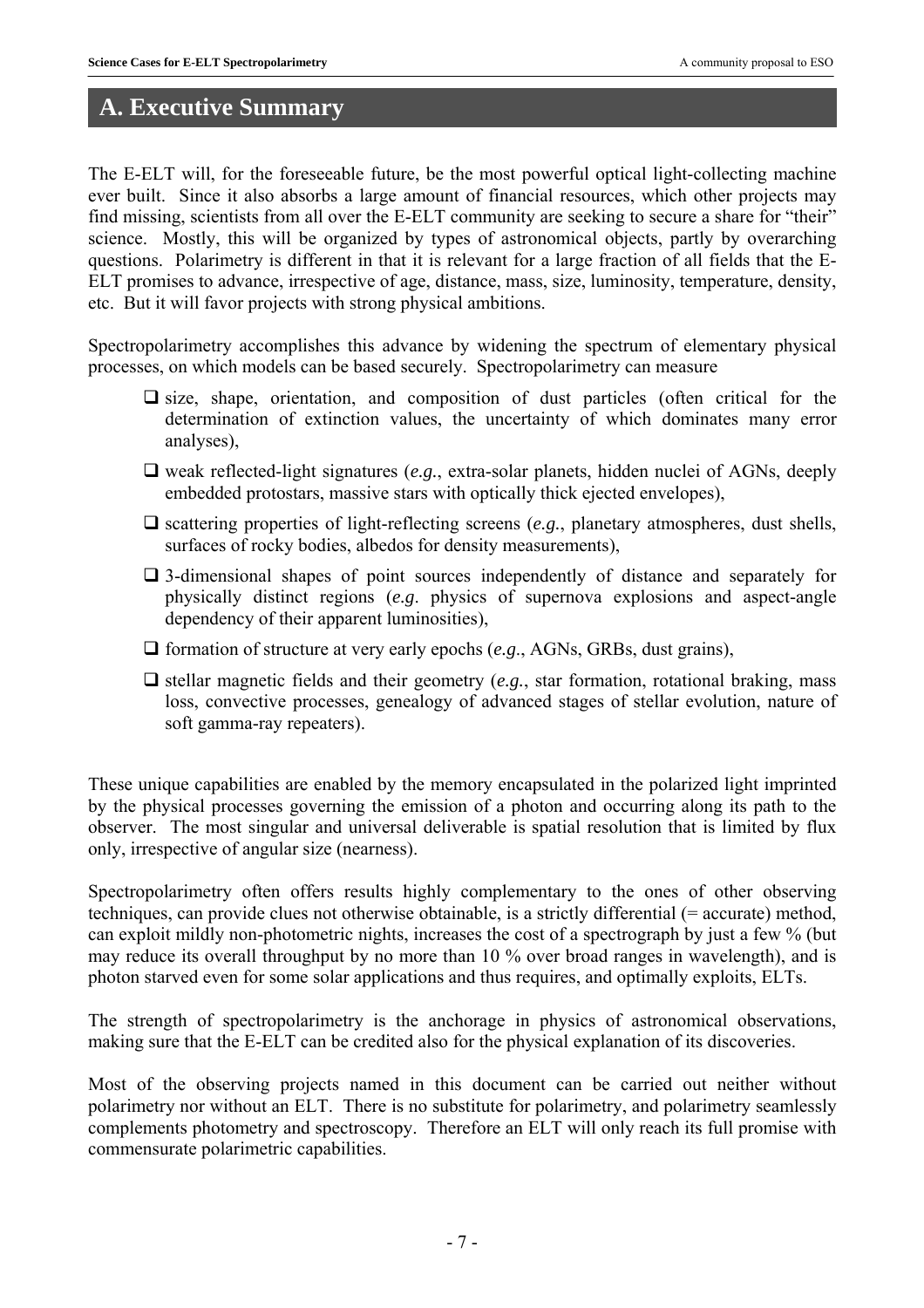# **B. Background and Purpose of this Document**

#### **The power of polarimetry**

 $\overline{a}$ 

Polarization and wavelength are the bits of information attached to every photon that reveal the most about its formation and subsequent history. In a purely observational science such as astronomy, this carries even higher weight because polarimetry goes directly to the heart of the problem, *i.e.* the underlying physical process. The elementary processes are anisotropic radiation, asymmetric geometry, and magnetic fields. Among the most wide-spread astrophysical examples are:

- $\Box$  Reflection off not significantly self-luminous screens
	- o to analyze the reflectors (*e.g.*, exoplanets, remote mineralogy of bodies with solid surfaces),
	- o to study sources not directly visible (*e.g.*, AGNs).
- Scattering  $(e.g.$  by dust particles in the interstellar medium).
- Symmetry of not otherwise resolved structures (*e.g.*, supernova explosions, AGNs, jets, spots, disks, occulting structures, dust particles in magnetic fields).
- Coherent scattering in spectral lines (*e.g.* in magnetospheres).
- Zeeman and Paschen-Back effects in magnetic fields (*e.g.* on stellar surfaces).
- □ Cyclotron or synchrotron radiation (*e.g.* from Galactic large-scale magnetic fields).

The spatial resolution arises if the polarization of a photon is not compensated by another photon scattered at a location 90 degrees away in position angle, leads to be a net polarization (of typically 1% for a 10% global distortion). The inversion of polarization data thus yields a *spatial* resolution that is relatively coarse expressed as a fraction of the linear dimensions of the object studied. But it does not depend on the apparent angular diameter, or proximity, of the object so that the *angular* resolution is effectively not limited.

Most targets will be point sources or dominated by small angular-scale structures. Therefore, AOsupported polarimetry benefits from the  $D<sup>4</sup>$  law of increased telescope diameter, *D*. At the same time, the extractability of polarimetric spatial information depends solely on the collected flux. By contrast, the angular resolution of phased multi-aperture or single-dish telescopes only scales with 1/*D* so that a hypothetical extremely large interferometer would need to be truly extreme in order to win over polarimetry.

Therefore, the combination of polarimetry with spectroscopy permits a refinement of the resolution within the plane of the sky and a radial dimension to be added where zones with different physical conditions (temperature, chemical composition, expansion velocity, radius, rotation, etc.) are also polarimetrically distinguishable. This renders spectropolarimetry a high-performance and farreaching tomographic tool.

In order to explain complex spectroscopic and photometric observations of accretion processes, collimated jets, rotational braking, coronal heating, non-spherical geometries, and many others magnetic fields are frequently invoked. But only polarimetry can detect and measure magnetic fields and so substitute facts for speculation<sup>[2](#page-7-0)</sup>. Magnetism is one of the four fundamental forces in

<span id="page-7-0"></span><sup>2</sup> As an often-heard joke puts it: '*To understand the Universe, we examine galaxies and stars for radiation, small- and large-scale motions, temperatures, chemical composition, and much more. Anything we can't explain after that, we attribute to magnetic fields.*'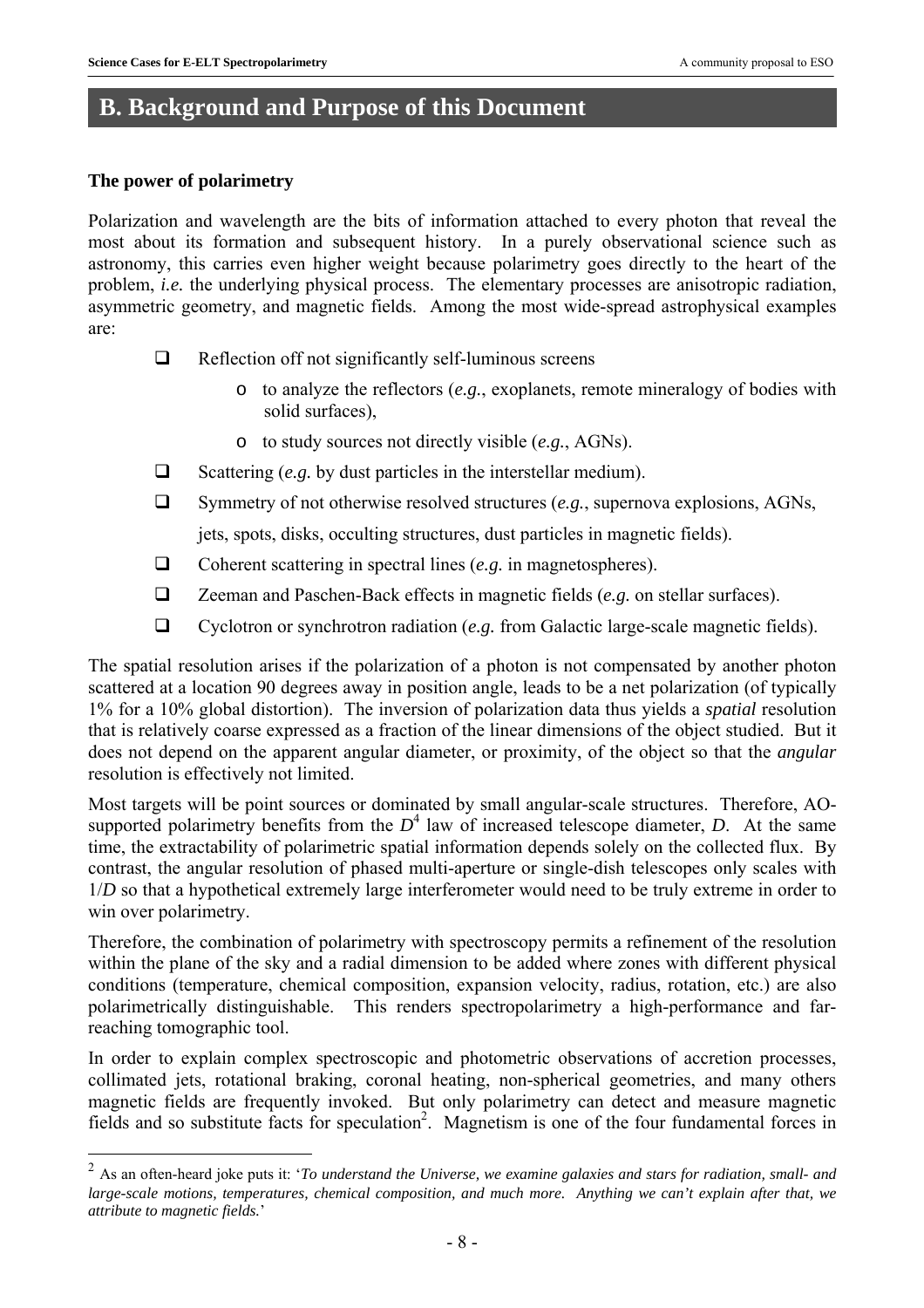nature. Understanding the Universe is impossible without understanding cosmic magnetism, which plays an important role in the formation of celestial bodies and their evolution as well as during the early stages of the Universe (*e.g.* Rees, 2005, in *Cosmic Magnetic Fields*, Springer, p.1; Gaenslera, Beck & Feretti, 2004, *New Astron. Reviews* 48, 1003).

Spectropolarimetry extends substantially the volume of the observational and physical parameter space into additional dimensions often not or poorly sampled by conventional imaging and spectroscopy. Observation-technically this extension does not cause conflicts. On the contrary, all combinations, namely

- $\Box$  Imaging and broad-band photopolarimetry
- $\Box$  Spectropolarimetry
- $\Box$  Spectropolarimetric interferometry

are possible without detriment to the photometry, spectroscopy, or interferometry. In fact, an instrument that satisfies polarimetric requirements will easily fulfill other specifications on the quantitative calibration. The polarization requirements will not generally be in conflict with other performance parameters.

Polarimetry is a natural driver for quality. Since the polarizing processes considered here rarely exceed a few percent in the degree of polarization, then many applications will typically aim for an accuracy of about one tenth of the value, hence 0.1%. This level of accuracy is not obviously in conflict with the state of the art achievable with current astronomical instrumentation. However it must be achieved for the faintest and the brightest sources in order to enable the science goals outlined here to be met. Collecting enough photons for polarimetry at this level will not be problematic for an ELT, but the requirements on dynamic range of the detectors and intrinsic stability of the instruments and detectors remain demanding.

Per wavelength resolution element, polarization detectable at the 0.1% level translates into a few million photons. For many classes of objects, even 8-m telescopes quickly run out of power when confronted with such a task. Therefore, as soon as the scientific objectives under consideration reach beyond the mere detection of an object, there is no stronger justification for increased telescope diameters than from spectropolarimetry. In fact, since modern detectors will reach negligible read noise levels, equipment that can measure polarization to better than 0.1% can also detect very dim sources.

In polarimetry, the E-ELT will not do 8-m class science with shorter exposure times. Many of the science cases discussed below will only be enabled by the E-ELT. This is further compounded by the variability of many types of sources, which in the environment of compact objects tends to be rapid. Non-repetitive eruptive or explosive events are either observed properly or missed, as is obvious not just in the case of GRBs.

For targets with a *V* magnitude fainter than 15 (bright nights) and 21 (dark nights) the sky brightness decreases the limiting sensitivity for any telescope aperture unless AO is used for diffraction limited imaging. Therefore, AO-based polarimetry may be a second-generation application, in particular at optical wavelengths. Any extended object resolved by the E-ELT adaptive optics would also provide unique science opportunities through polarimetry. The thrust of first-generation applications would be on spectropolarimetry of point sources or easily resolved extended sources.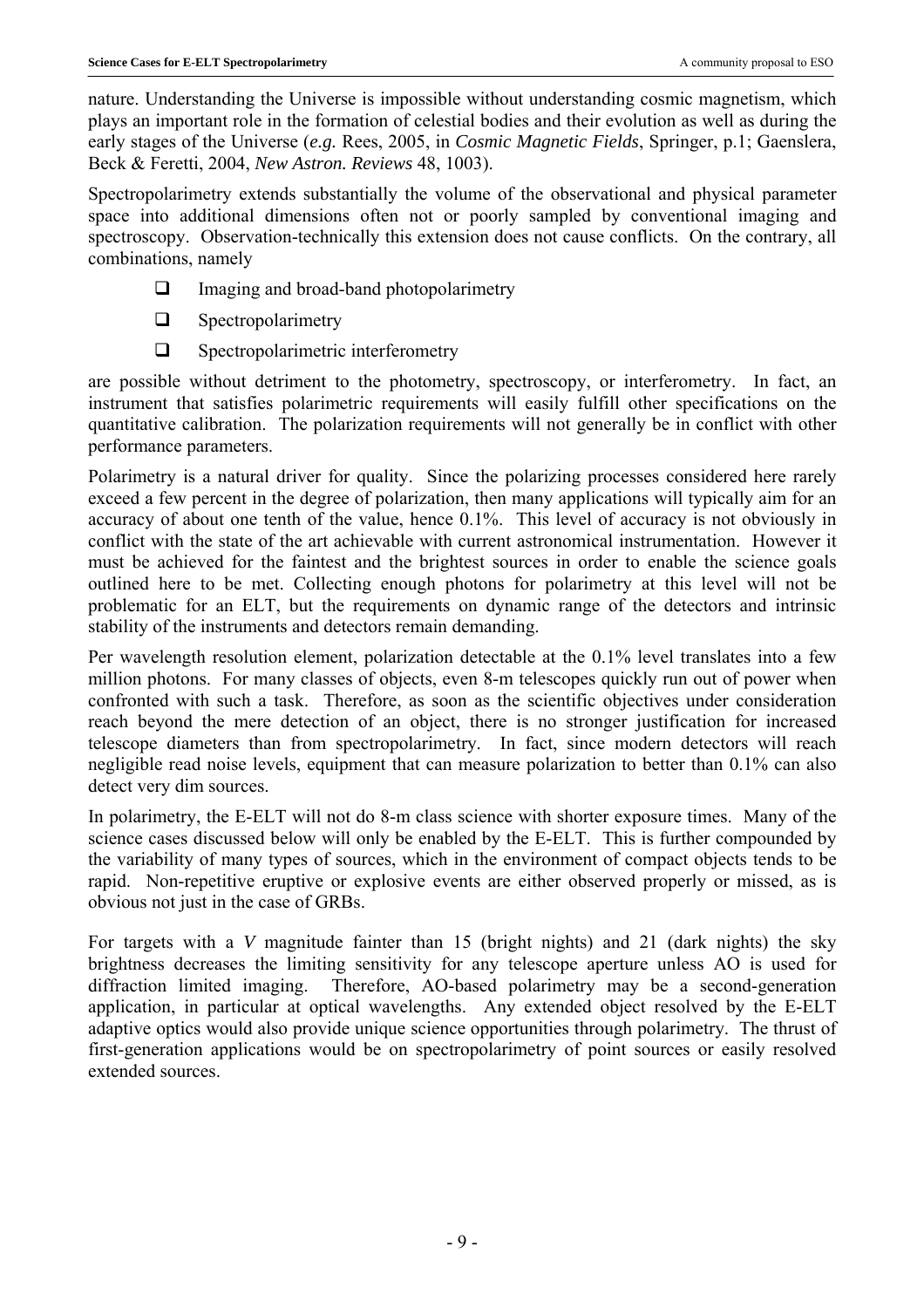#### **Purpose of this document**

A highly impressive body of scientific applications and derived requirements has already been established in support of the E-ELT, and it is still growing with every new discovery made (or questioned) with current facilities. There is no doubt that they make the strongest possible case for such an ambitious project.

On the other hand, the E-ELT aims for the caliber of UNESCO World Heritage objects. Actually, the E-ELT will be more unique than many of the latter. And its mission lies in the future rather than the past. Therefore, it would be regrettable if the E-ELT seriously curtailed its expected longlasting contribution to the scientific world heritage by not exploiting the full electro-magnetic information.

Several Science White Papers (Clemens et al. [2x], Hines et al., Hoffman et al., Wang et al., all available at http://sites.nationalacademies.org/bpa/BPA\_050603) prepared for the 2010 US *Astronomy and Astrophysics Decadal Surve*y praise as exemplary achievements European polarimetric capabilities established on 4- and 8-m class telescopes. The E-ELT offers the opportunity to further expand this European stronghold.

The present document compiles a broad range of high-potential polarimetric applications of the E-ELT. Unavoidably, it is imbalanced and incomplete. But it is sufficient to demonstrate that the scientific return of the core capabilities of the presently planned suite of instruments will be substantially increased when combined with the power of polarimetry. The document does not compete with polarimetric science cases prepared in support of EPICS, METIS, or other E-ELT instrument studies. Rather, it supports any effort to make them and others become feasible.

Other generalized science cases for polarimetry were recently prepared by Wang et al. (2009, *Astro2010: The Astronomy and Astrophysics Decadal Survey*, Science White Papers), in Strassmeier et al. (eds., 2009, IAU Symp. 259, "*Cosmic Magnetic Fields: from Planets to Stars and Galaxies*", Cambridge University Press), by Baade et al. (2006, IAU Symp. 232, "*The Scientific Requirements for Extremely Large Telescopes*", p.248), and for major sub-areas in the contributions to the *US 2010 Decadal Survey of Astronomy and Astrophysics* referenced above. In particular, a group of 29 US-led investigators prepared a White Paper supporting polarimetry with the LSST entitled "An All-Sky Optical Polarization Survey with the LSST"<sup>3</sup>. [.](#page-9-0) Solar System spectropolarimetry was reviewed by Boehnhardt et al. (2009, in *Earth, Moon, and Planets*, Springer, online).

<span id="page-9-0"></span> 3 Available at http://www.astro.iag.usp.br/~mario/PAPERS/LSST\_Polarimetry\_rev.pdf,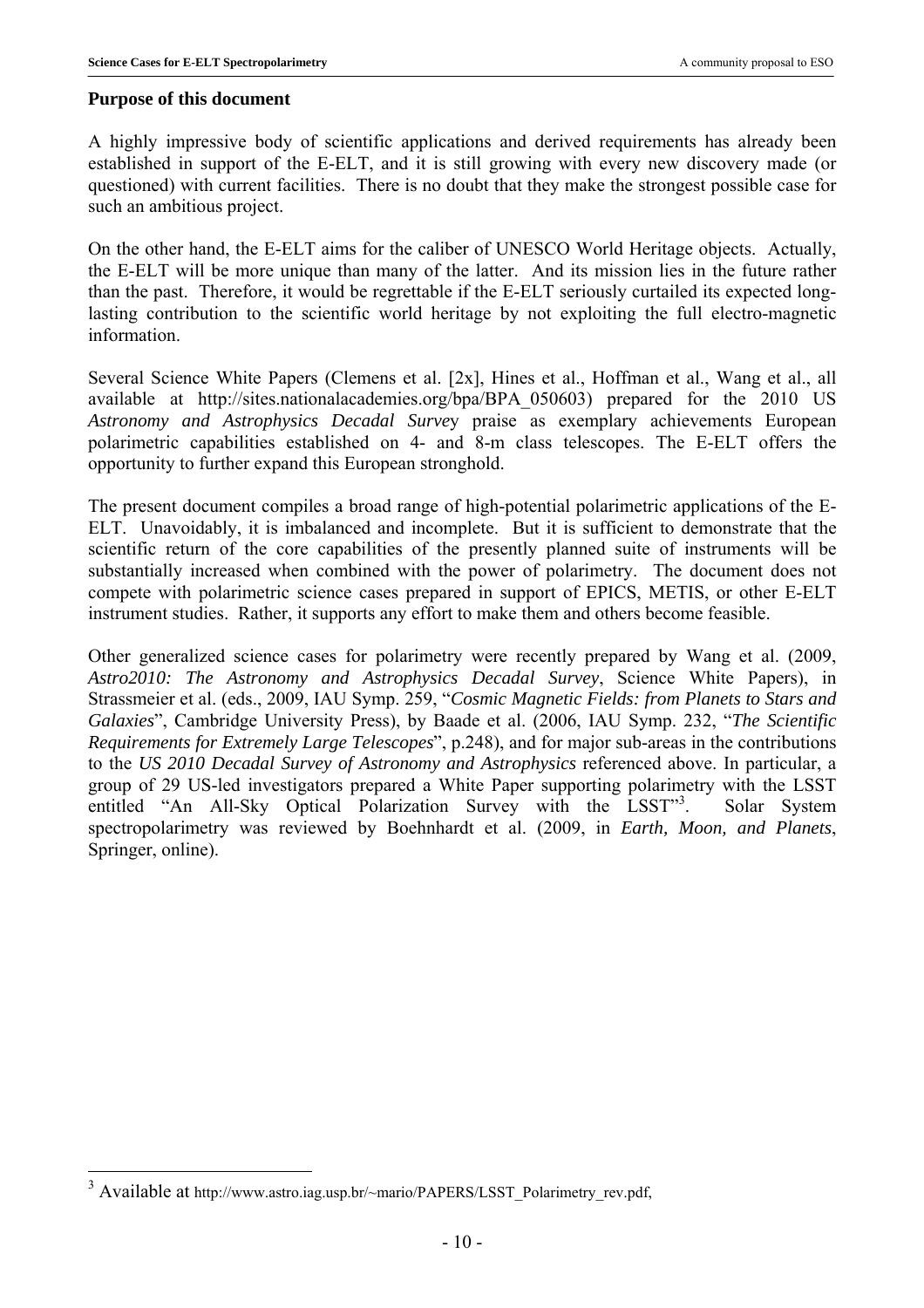# **C. Science Cases**

# *C.1***.** *Extra-solar Planets and Solar System Objects*

#### **The quest for exoplanets**

Existing equipment has proven to be quite effective in detecting exoplanets indirectly through their interaction (radial velocity, proper motion, eclipses, etc.) with their host stars (*cf*. J. Schneider's regularly updated compilation at http://exoplanet.eu). With the results from future facilities such as *CoRoT, Kepler*, *Gaia,* and SPHERE/VLT, the statistics of extra-solar planets will be on a very firm footing. This kind of data also permits surface properties of the planets to be guessed from the distance to the host star and its luminosity and surface temperature. The light-collecting power and angular resolution of very much larger telescopes become indispensible when measurements of the actual physical properties require analysis of the light reflected by the planets. The task of characterizing exoplanets will become a major field of endeavor, with the identification of potentially habitable planets as a key driver.

Exciting progress is being made already, giving a glimpse of what the E-ELT may achieve. In the brightness variations of a giant eclipsing planet, the *CoRoT* satellite has detected the differences between the illuminated and the dark hemisphere (Snellen et al.*,* 2009, *Nature* 459, 543). The presence of an atmosphere and a value of the albedo were derived. Evidently, spectra would reveal incomparably much more information, only to be further surpassed by low-resolution spectropolarimetry. The latter is not nearly as elusive a goal as it may sound because one of the most promising methods for the direct detection of light from exoplanets is polarimetry. The light reflected off a planet is polarized by up to  $\sim$ 20% in the optical, and, in marginally resolved systems, polarimetry strongly enhances the contrast between the diffuse direct and the reflected stellar light. This strategy, combined with techniques to suppress much of the stellar light, is being pursued by SPHERE/ZIMPOL (Beuzit et al., 2008, SPIE, 7014, 701418) on the VLT and EPICS (Kasper et al., 2008, *SPIE* 7015, 70151S) on the E-ELT and also is central to the E-ELT Design Reference Mission Plan.

An alternative technique for the characterization of the atmospheres of exoplanets is the analysis of absorption spectra when the planet is transiting the disk of its host star. But this drastically reduces the number of systems, to which the method is applicable, makes observations time critical, and fails for planets without an atmosphere. Spectropolarimetry is at hand for all out-of-eclipse situations.

The first detection of polarized reflected light from an extra-solar planet's atmosphere was reported by Berdyugina et al. (2008, *ApJ* 673, 83). The derived orbital parameters are in good agreement with other techniques, and from the scattering properties the radius of the atmosphere was estimated to exceed the one of the opaque body by  $\sim$ 30%. However, confirmation of the observations is pending (*cf.* Wiktorowicz, 2009, *ApJ* 696, 1116). Promises are also good to detect and follow the transits of planets in front of their host stars. Such an occultation breaks any spherical symmetry over the projected stellar disk and thus results in a non-vanishing linear polarization (Carciofi & Magalhaes, 2005, *ApJ* 635, 570).

The following subsections summarize what has been learned from polarimetry in the solar system. In a scaled-down version, they give a preview of what, in principle, spectropolarimetry can do for exoplanets, and the emphasis on historical work is intentional. Since the scope of the E-ELT will not be restricted to Earth-like planets, there is a high chance that all examples will materialize one way or the other. Current estimates do not positively predict the detection of a habitable planet by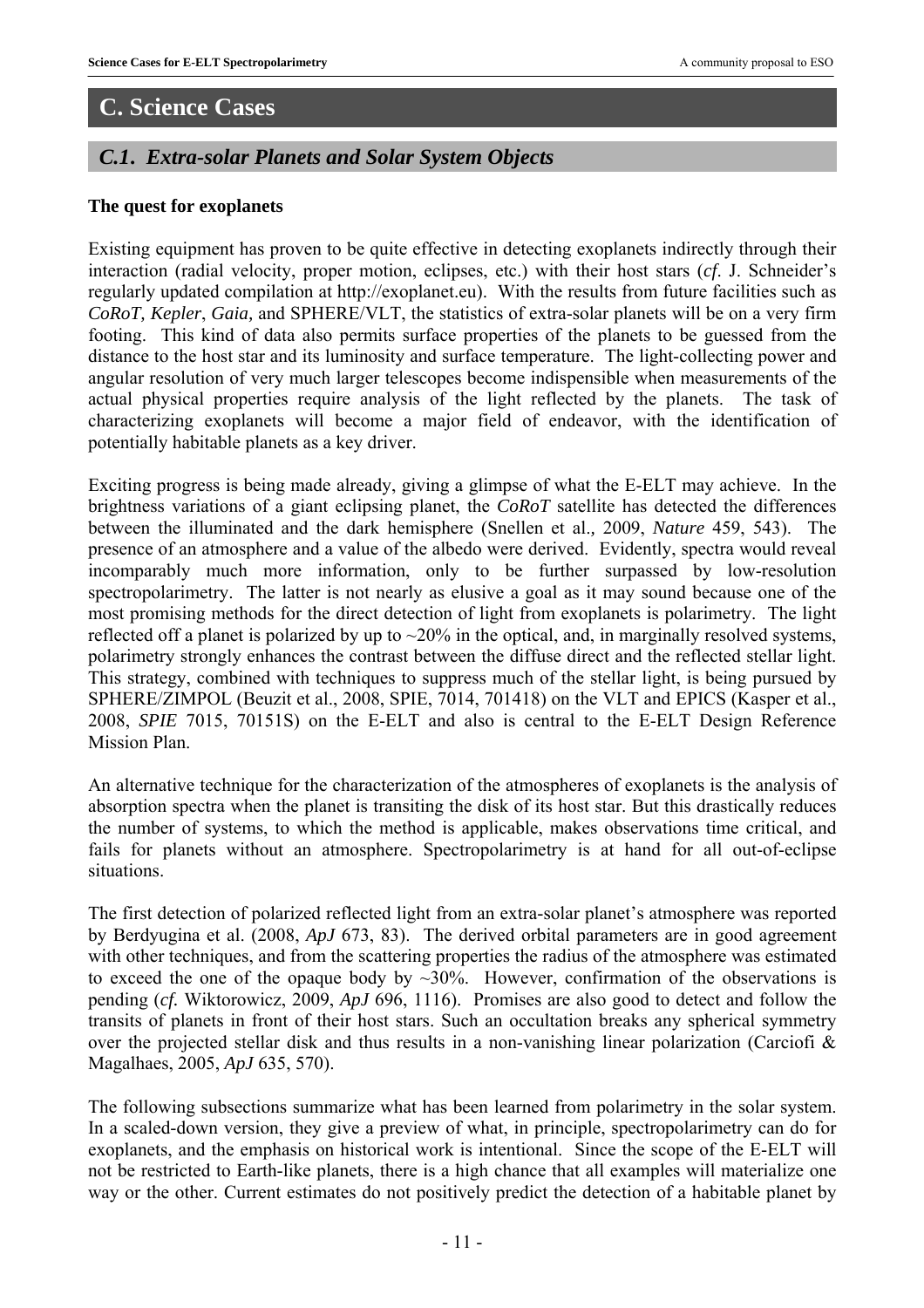the E-ELT. But, by supporting spectropolarimetry, the E-ELT should make sure that, if it does succeed in such an epochal discovery, there is no built-in restriction on the observational follow-up.

At the other extreme, E-ELT polarimetry of Solar System bodies not only is not absurd but opens unprecedented science opportunities even after fly-by and landing missions to all solar planets (which are bright but mostly rapidly rotating and also otherwise locally rapidly variable). At a time of disquieting changes of the terrestrial climate, the study of other planetary atmospheres is more important than ever.

### **Planetary atmospheres**

If the light scattering follows the Rayleigh law, the strongest polarization is perpendicular to the scattering plane (defined by the triangle Star-Planet-Earth because it is the plane of symmetry). In the case of Mie scattering, the polarization can be radial with respect to the source and the net polarization tilted with respect to the scattering plane. In the mid-1920s, Bernard Lyot applied polarimetry to infer that Venus's atmospheric structure consists of droplets, like rain on Earth. Spectro-photopolarimetry from the UV to the IR has enabled researchers in the seventies to map Venus's detailed cloud structure (Dollfus & Coffeen, 1970, *A&A* 8, 251).

In the 1980s, spectropolarimetry of Martian dust storms indicated that the scattering particles are solid grains measuring less than one micrometer. This proved consistent with the assumption that they have been lifted from the ground by the strong winds, which occur during the warmer periods on Mars (Ebisawa & Dollfus, 1993, *A&A* 272, 671).

Below the thick atmosphere of Titan or the crust of Europa, liquid surfaces less hostile to life than on other satellites may exist. The degree of polarization from Titan's atmosphere was found to be as high as 50% in blue light, indicating a Mie- rather than Rayleigh-type scattering process with an altitude-dependent particle-size distribution. Sunlight breaks down the methane and forms other chemicals, which create layers of haze or smog in Titan's atmosphere (*cf.* results from the Cassini-Huygens spacecraft).

Jupiter exhibits a latitude-dependent polarization that increases towards the poles, in particular at short wavelengths (*e.g*. Hall & Riley, 1974, in *Planets, stars and nebulae studied with photopolarimetry*, ed. T. Gehrels, Tucson, Univ. Arizona Press, p.593), and exhibits a north-south asymmetry with orbital (seasonal) variations revealed by long-term polarimetric monitoring (Shalygina et al., 2008, *Solar System Research* 42, 8). At the poles the polarization degree reaches almost 50% whereas the dark bands or the Great Red Spot do not carry a particularly obvious polarimetric signature. A conceivable interpretation includes a hazy top atmospheric layer with increased optical thickness over the poles. HST has imaged extended aurorae on Jupiter's poles and these may actually be the source for the increased polarization. The E-ELT could map and probe these aurorae in great detail (see also Kasper et al., 2008, *SPIE* 7015, 70151S for the extra-solar case).

The polarization of Saturn's rings is extremely complex and has been extensively discussed in terms of multiple scattering, coherent back-scattering, ephemeral radial features shadowing the ring, and others (*e.g.*, Dollfus, 1996, *Icarus* 124, 237; Provan et al., 2009, *JGR* 114, A02225). The realization that part of the ring system is replenished by the volcanic activity of Enceladus has strongly reinvigorated the desire for new observations at high spatial and good temporal resolution (*cf*. the early work by Goguen & Sinton, 1985, *Science* 230, 65 on the volcanic activity of Io). They would join with much improved numerical hydrodynamics, which would also embrace polarimetric observations of the rings around the other gaseous giants.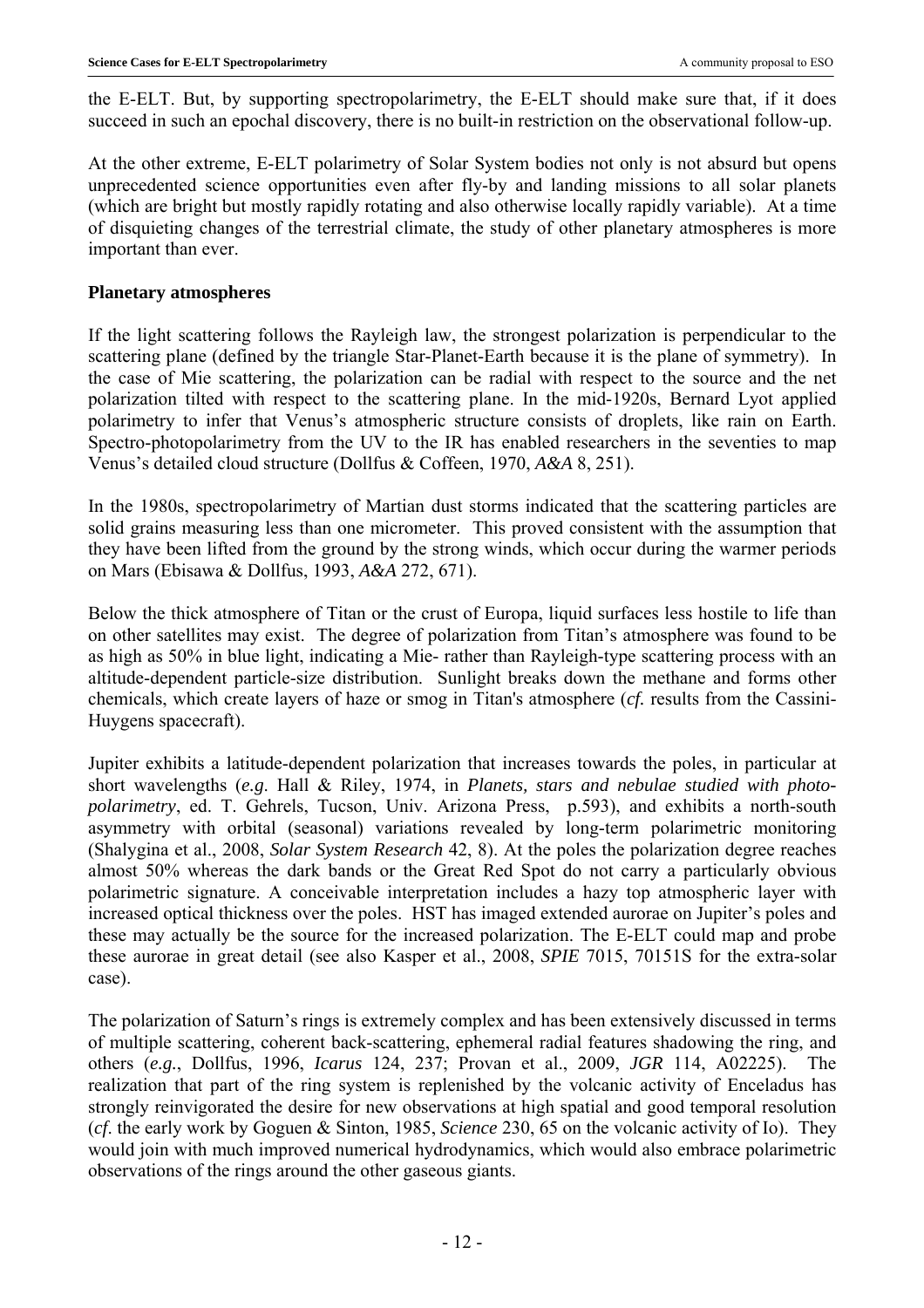Phase-dependent variations in the polarization of methane bands at 682nm led Schempp & Smith (1984, *Icarus* 57, 228) to conclude that Uranus has an upper atmosphere with aerosols that scatter according to a Rayleigh law. (Note that, in outer solar-system planets, the swing in illumination phase is very small, whereas for exoplanets the full range is accessible.)

### **Solid surfaces**

The dielectric state of a reflecting and/or scattering surface introduces a certain preference in polarization angle, which is wavelength dependent. The lunar surface shows high spatial frequency polarimetric structures not resolved by seeing-limited data. On larger scales, the Moon's dark maria are more polarized than the bright highland terrains (Coyne & Pellicori, 1970, *AJ* 75, 54). The difference in polarization between Mercury and the Moon (Gehrels, Landau & Coyne, 1987, *Icarus* 71, 386) is only minor, and also the polarization of terrestrial volcano lavas is similar to the one of the lunar surface. A wide range of measurements is available from asteroids (Belskaya et al., 2009, *Icarus* 199, 97). The resulting albedo-polarization relation may be profitably employed for future mineralogy of rocky extra-solar planets and Solar System moons, trans-Neptunian objects (TNOs; for first VLT results see Bagnulo et al., 2006, *A&A* 450, 1239), asteroids, and near-Earth objects (NEOs). The probably unsurpassed look-back time afforded by TNOs will extend Solar System genealogy to a very early phase. Very importantly, polarimetric albedos will permit the determination of the sizes and densities of unresolved objects (Delbo et al., 2007, *Icarus* 188, 266), among which NEOs may be especially critical. For this application, the mid-infrared wavelength range is particular valuable (Johnson et al., 1994, *JGR* 99, E10, 21121).

# **Magnetism**

Complex organic life on Earth may not have developed if the magnetic field of the Sun and Earth did not protect the Earth from cosmic rays (*e.g.*, Shaviv, 2003, *JGR* 108, 1437). Recent studies have found enhancements in chromospheric-activity indicators in planet-hosting stars that vary with the orbital period, suggesting that some extra-solar planets may indeed possess magnetic fields (Shkolnik et al., 2008, *ApJ* 676, 628). But these perturbations may also be of a different nature and require a more direct confirmation. Polarimetry with the E-ELT offers the opportunity to measure magnetic fields of exo-planets and thereby add a decisive criterion to distinguish between exoplanets in a habitable zone that are or are not habitable by terrestrial life.

# **The Vegetation Red Edge and other terrestrial-life markers**

Vegetation has a fivefold higher reflectivity in the NIR than in the optical domain. The steep drop around 700 nm is called the Vegetation Red Edge (VRE). It has been detected in earthshine observations off the face of the Moon (*e.g.* Hamdani *et al.,* 2006, *A&A* 460, 617) and will be a prime target for E-ELT broad-band observations in integrated light. However, the spectral region of the VRE is contaminated by unknown amounts of  $O_3$  absorption (plus  $O_2$  bands). A possible way out is to observe in polarized light and use the known albedo-polarization relation for planetary surfaces. Polarization degrees of up to 20% are expected from planets in short-period orbits. Low spectral resolution (*e.g.*, the R≈50 polarimetric mode of EPICS or slightly better) but extremely low instrumental polarization are required for its detection.

The development of terrestrial life may have been helped through seeding by comets. Many molecules are biologically relevant in only one of their two chemically equivalent chiral forms. The origin of this peculiarity is not known. For instance, a chiral imbalance may have arisen from irradiation by circularly polarized starlight, in which case the chirality of terrestrial life would possibly be a mere coincidence. A recently analyzed meteorite suggests that chirality was, in fact, a property of very early solar-system material (Pizzarello et al., 2008, *PNAS* 105, 3010). For the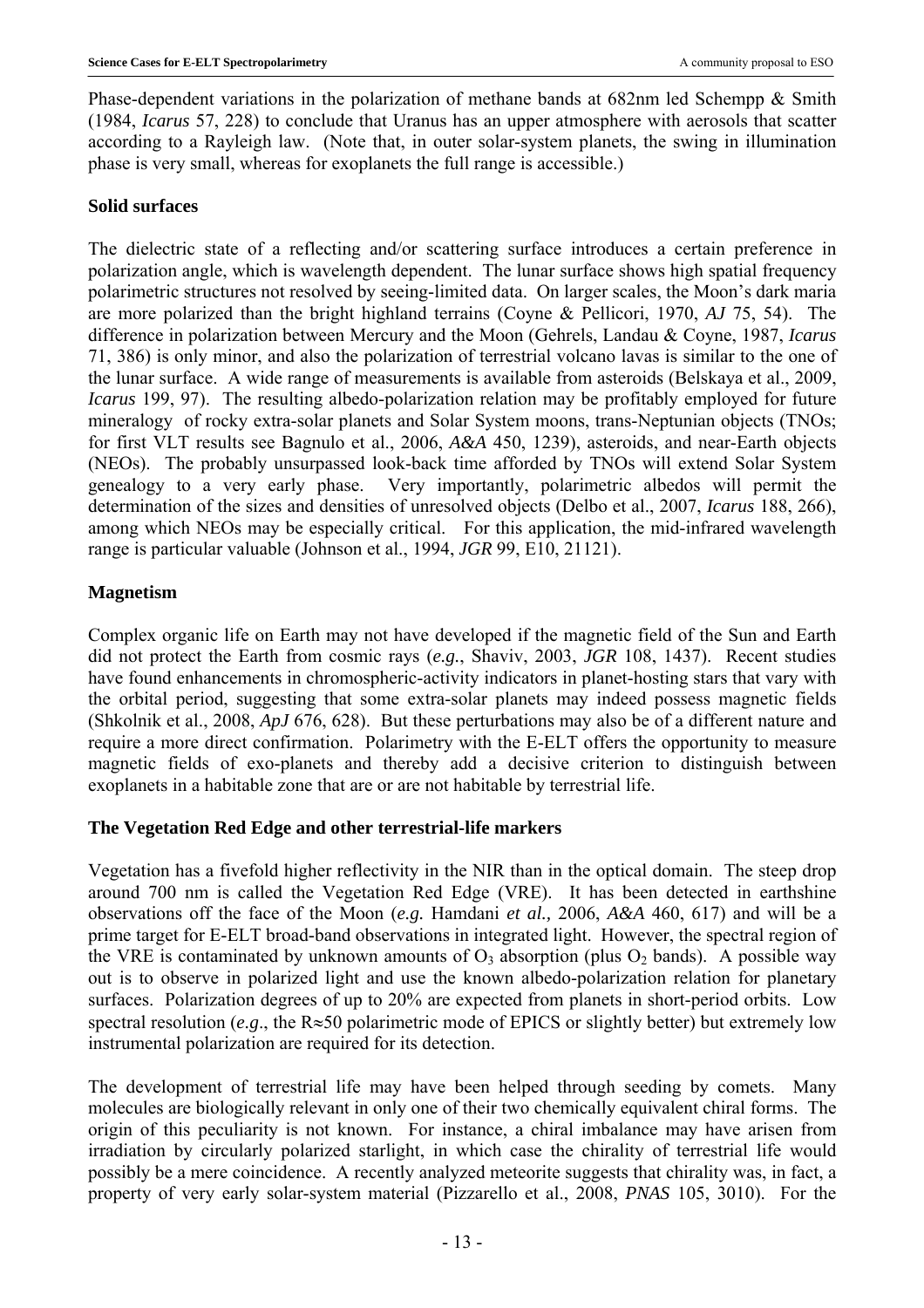more pertinent gaseous matter, circular spectropolarimetry is the analysis method of choice and needs to be applied to cometary tails, the interstellar medium, and even exoplanets. Circular polarization has possibly been detected in the spectrum of the Earthshine and may be interpreted as signature of biomatter (chlorophyll in particular) on the Earth's surface (Sterzik & Bagnulo, http://www.sc.eso.org/~msterzik/BioAstro07/Bioastro07.pdf).

# **Comets**

Resonance scattering excited by the solar radiation is the source for spectral polarization features in the light of molecular bands of comets. Light scattered by small particles, mostly dust, rather shows a continuum. Spectropolarimetric E-ELT observations that allow the individual rotationalvibrational lines in the spectrum of various sections of a comet's core to be resolved will give direct insights into the chemical stratification and evaporation processes of comets (Kolokolova et al 2004, in *Comets II*, eds. M. Festou et al., Univ. Arizona Press, p. 577). Outgasing events in comets (*e.g.* Rosebush et al., 2009, *J. Quantit. Spectrosc. and Radiative Transfer* 110, 1719) and cometary asteroids at large solar distances can only be investigated with an ELT. The simultaneous presence of gas and dust could provide dual diagnostics but the weakness of the polarimetric signal from the gas component has prevented this potential to be exploited with existing equipment. The observing techniques are comparable to the ones needed for the interplanetary (molecular) medium (*e.g.* Levasseur-Regourd, Hadamcik & Renard, 1996, *A&A* 313, 327). Because the Doppler effect shifts the reflected sunlight, good spectral resolution is needed to uniquely identify and interpret the rich line spectrum from the many molecular species  $(C_2, C_3, CN, OH)$  and others). Particularly challenging targets are the nuclei of comets but permit their surfaces to be compared to those of rocky Solar System bodies in an effort to study the history of the Solar System (Boehnhardt et al., 2008, *A&A* 489, 1337). Comets are also sensitive probes of the interplanetary space as such, especially at high ecliptic latitudes.

For extra-solar comets see Sect. C.3.

# *Extra-solar planet and solar-system science enabled by spectropolarimetry with the E-ELT*

- $\Box$  Direct detection of exoplanets in scattered light.
- Physical characterization of atmospheres of exoplanets (stratification, large-scale asymmetries, etc.) without restriction to transits.
- $\Box$  Remote mineralogy of rocky exoplanets and solar-system moons, TNOs, asteroids, and NEOs, incl. size and density measurements from polarimetric albedos.
- $\Box$  Search for magnetospheres around exoplanets as a possible requirement for habitability.
- Time- and position angle-dependent studies of the rings around Saturn and other giant planets.
- □ Volcanic activity of solar-system moons.
- $\Box$  Chemical stratification and evaporation processes in comets.
- $\Box$  Origin of chirality in terrestrial biochemistry.
- Verification, using an albedo-polarization relation, of Vegetation Red Edge detections.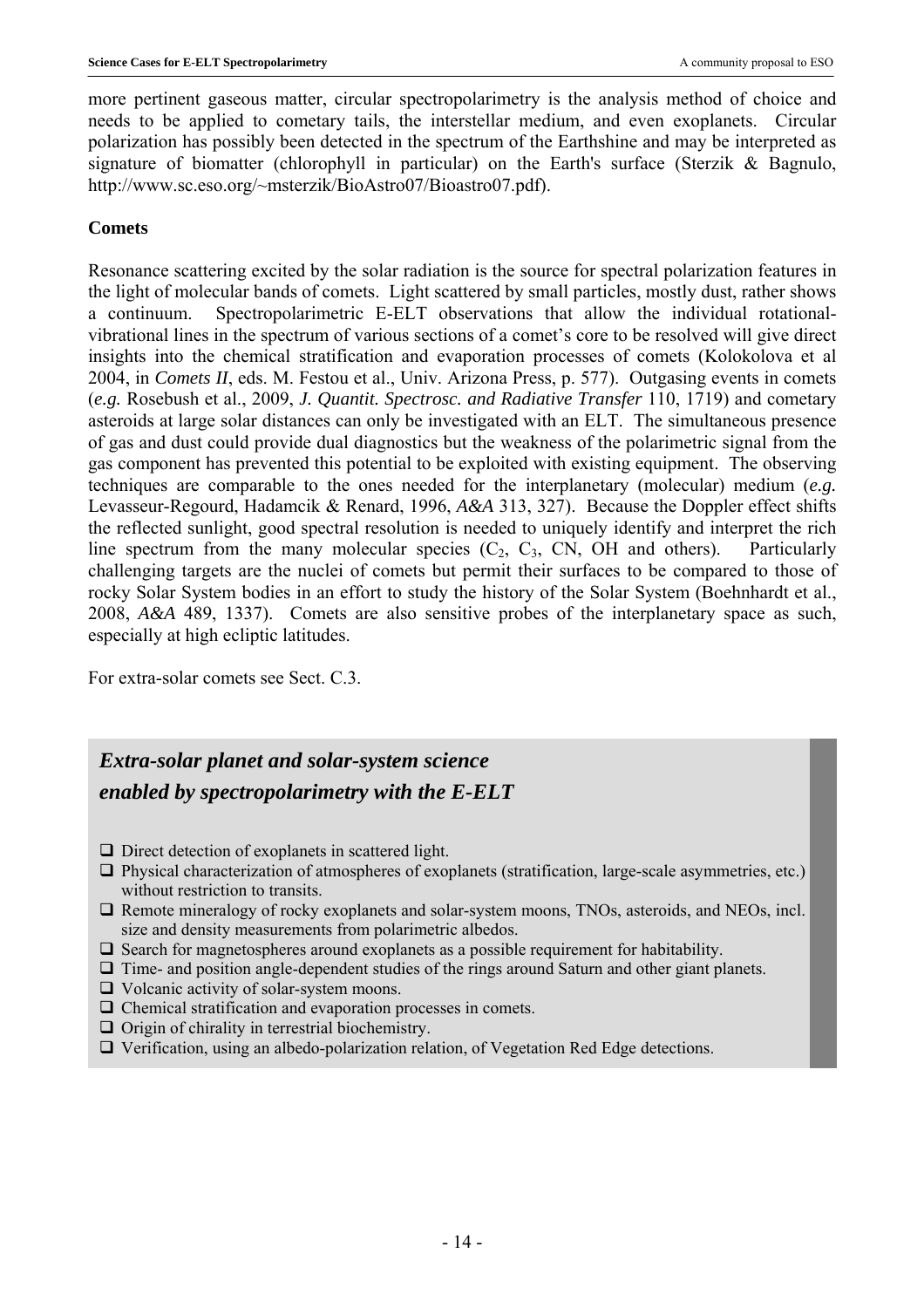### *C.2***.** *Stellar Formation, Structure, and Evolution*

#### **Protostars: the link to the star formation process**

Magnetic fields are important ingredients of the star formation process (McKee & Ostriker, 2007, *ARA&A* 45, 565). Models of magnetically driven accretion and outflows successfully reproduce many observational properties of low-mass pre-main sequence stars. Indirect observational evidence for the presence of magnetic fields in these stars manifests itself in strong X-ray, FUV, and UV emission (*e.g.*, Feigelson & Montmerle, 1999, *ARA&A* 37, 363).

The first detections of magnetic fields in protostars of class I and II sources were obtained using NIR spectrographs and reveal kG fields (*e.g.*, Johns-Krull et al.*,* 2009, *ApJ* 700, 1440). A VLT surface map in Stokes I of a young star in the Lupus star-forming region revealed the regions of impacting circumstellar matter (Strassmeier et al., 2005, *A&A* 440, 1105). The accreted matter is presumably funneled along magnetic field lines but lack of spectropolarimetry prevented the full empirical verification of this model. The first magnetic-field maps of T Tauri stars show some systems that have complex fields while some have much simpler dipolar/octupolar fields (Hussain et al., 2009, *in IAU Symp. 259, p.447;* Donati et al., 2008, *MNRAS* 386, 1234). Accretion models based on these maps demonstrate the strong dependence of accretion efficiency on both the size and geometry of the star's magnetic field. Fields have also been detected in half a dozen Herbig Ae/Be stars (*e.g.* Hubrig et al., 2009, *in IAU Symp. 259, p.395*). The magnetic field strength and the X-ray emission of Herbig Ae/Be stars show hints for a decline with age in the range of ~2−14 Myr supporting a dynamo mechanism that decays with age.

Very few systems can be studied even with 8m-class telescopes; high-resolution spectropolarimetry at NIR and MIR wavelengths would enable a large step forward in the understanding of star formation. Complex theories have been developed based on indirect indicators of magnetospheric accretion; high-resolution spectro-polarimetry in all Stokes parameters is essential in testing them.

#### **Magnetic braking and ambipolar diffusion in metal-poor protostars**

Magnetic braking of rotating, slowly contracting, self-gravitating protostellar cores via torsional Alfvén waves coupled to the surrounding cloud medium can help to solve the angular-momentum problem in low-mass star formation (*e.g.* Basu & Mouschovias, 1995, *ApJ* 452, 386). The theoretical prediction is that the ambipolar diffusion timescale is shorter for lower-metallicity molecular gas (owing to the lower fractional degree of ionization). Thus the collapse of protostellar cores in metal-poor conditions (such as in the LMC/SMC and in the early Galactic halo) would result in higher angular momentum systems. An inside-out dynamical collapse (somewhat retarded compared to free-fall without magnetic forces) would cause the pre-stellar core to turn into a real protostar, including a magnetized rotating disk and bipolar jet. Detecting the magnetized disk would be the most direct verification of this scenario and requires polarimetry at optical and NIR wavelengths with an ELT.

#### **Circumstellar disks and planet formation**

The inner structure of protoplanetary disks, *i.e.*, the presumed locus of the formation of planets mostly unresolved with current instruments. Spectropolarimetry can overcome this limit as the result of absorptive linear polarization due to anisotropic radiation (Harrington & Kuhn, 2008, *ApJ* 695, 238). This effect allows inhomogeneities in the inner circumstellar environment to be detected. With the E-ELT it can be fully employed for studying clumpy structure of protoplanetary disks in Ae/Be stars, evaluating the gas/dust ratio in planetesimals and the disk, and shedding light on the dark age of accretion processes and planet formation.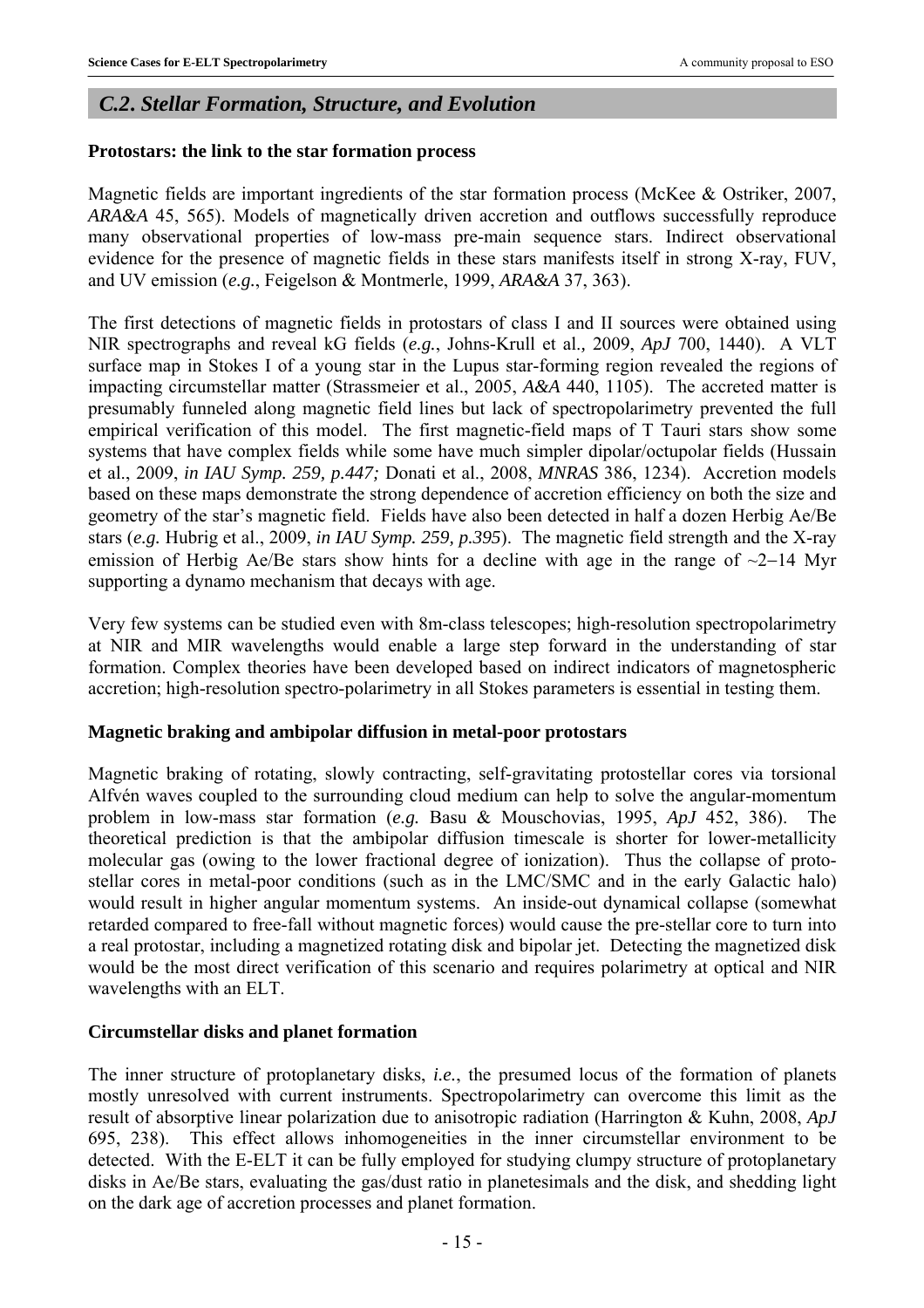Various types of stars, *e.g.* Vega and β Pictoris, are known to have retained a debris disk. Observations with NACO of β Pictoris are highly suggestive of the presence of a planet (Lagrange et al., 2009, A&A, arXiv: 0811.3583; see also Lecavelier des Etangs & Vidal-Madjar, 2009, A&A, arXiv: 0903.1101). The ability of spectropolarimetry to identify and characterize circumstellar disks (owing to the asymmetry introduced by them) was obviously not needed in this very bright and nearby star. Instead, spectropolarimetry could in this particular case go a fascinating step farther: In optical high-resolution spectra, Lagrange-Henri et al. (1992, *A&A* 264, 637) detected narrow variable and always redshifted absorption lines, which may be due to evaporating comets spiraling in to the central star. Polarimetric observations at higher spectral resolution than hitherto possible will enable significant progress in the knowledge about comets also in the young solar system, when they were much more abundant and important. Unlike pure absorption spectroscopy, the scattering seen in polarization also samples processes outside the line of sight. In addition, it will make it possible to extend such studies to the structure and dynamics of disks around cooler stars. (For comets in the solar system see Sect. C.1).

# **At the hydrogen-burning limit: magnetic fields in fully convective stars**

There are competing theories on the type of dynamo mechanism operating in fully convective stars. To down-select them, it is necessary to measure differential rotation and the magnetic field configuration of stars from late-M types to the limit of stellar hydrogen burning (see Donati *et al.,* 2006, *Science* 311, 633). Only the brightest M-type stars can currently be studied in this manner. Recent results suggest that very low mass stars down to  $\sim 0.09$  M<sub>Sun</sub> possess strong kG fields (Reiners, Basri & Christensen, 2009, *ApJ* 697, 373). However these are just based on Stokes I observations; analysis with Stokes Q, U, and V is needed for a more complete understanding. Objects below the hydrogen-burning limit may possess magnetic fields, but these are very hard if not impossible to detect with 8−10m class telescopes.

A straightforward goal for the E-ELT would be to detect and then map magnetic fields on the surfaces of brown dwarfs around the hydrogen burning limit.

# **Magnetic history of the Sun: analogs in open star clusters of different ages**

In late-type stars, magnetically driven winds enable stars to lose angular momentum over the course of their main-sequence lifetimes. It has long been established that the efficiency, with which stars spin down, is mass dependent, with low-mass, fully convective stars taking 10 times longer to spin down than their higher-mass ( $>0.5$  M<sub>Sun</sub>) counterparts. The efficiency, with which stars spin down, is highly dependent on the geometry of the magnetic fields, i.e., how starspots are distributed (*e.g.*, Strassmeier, 2009, *A&ARev.* 17/3, in press). Doppler imaging (tomographic) techniques applied to time series of Stokes V spectra in order to map magnetic fields across the surfaces of the brightest and most active rapidly rotating stars led to surprising results. A strong field of over 100 G covers almost the entire observable surface in active stars, while independent molecular band studies indicate the presence of large spots covering up to 50% of their surfaces. Recent works have suggested that the geometry of magnetic fields depends on rotation rate and convection zone depth, with low-mass, fully convective stars showing simpler fields (Donati et al.*,* 2008, *MNRAS* 390, 545; Reiners & Basri, 2009, *A&A* 496, 787). However, searches for magnetic fields in Stokes V often have to resort to multi-line cross-correlation techniques in order to lift the signal-to-noise ratio above the significance threshold (polarization signature is  $\sim 10^{-4} I_c$ ). Stokes Q and U signals are even expected to be a factor of 10 weaker.

The E-ELT can detect and map magnetic fields even in low-activity stars, i.e. in true solar analogs. Currently, measurements are limited to the handful of brightest and most active stars. To understand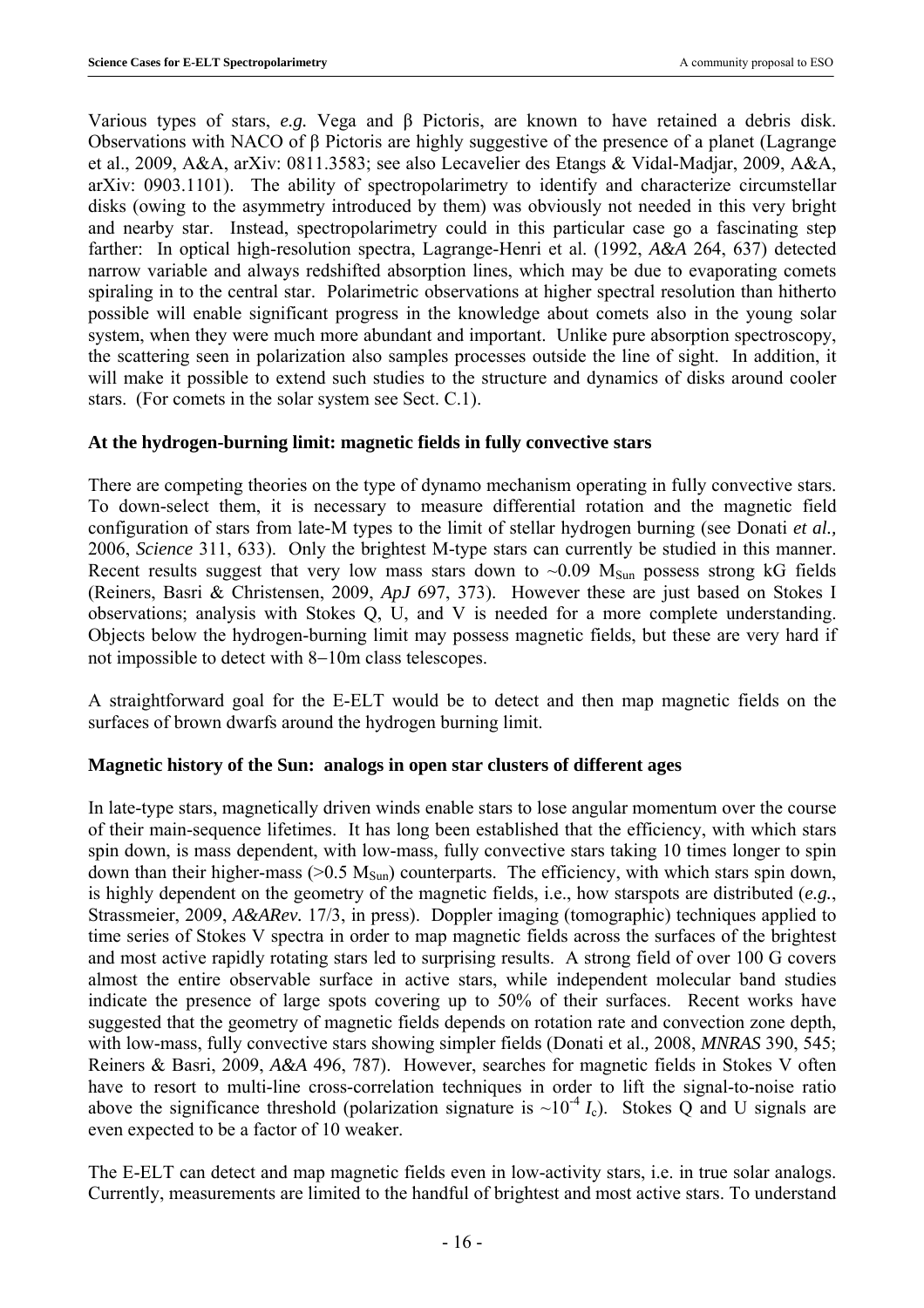the Sun's evolution, it is necessary to study stars at comparable activity levels and convection zone depths. These stars can be found in open clusters of well-defined age but at magnitudes too faint for high-resolution spectropolarimetry with an 8-10m class telescope. Observations with the E-ELT would disclose how magnetic field geometries change with age and mass and how angularmomentum loss and stellar evolution beyond the Vogt-Russell theorem are affected. These results would feed directly back into dynamo and flux-emergence models and help to better understand long-term activity behavior on the Sun.

Multi-wavelength spectropolarimetry in the optical and in the NIR would allow to map the atmospheric magnetic field in three dimensions using different diagnostics, *e.g.*, employing multiple atomic and molecular species formed at different heights, thus building a 3-D picture of magnetic fields in stars other than the Sun. This will set a new milestone in our understanding of stellar magnetism.

### **Massive stars: formation, evolution, and impact on the interstellar medium**

One of the longest standing questions about massive stars concerns their process of formation, with disk accretion and mergers being the strongest contenders. In principle, linear spectropolarimetry can unequivocally diagnose a disk (*e.g.*, Vink et al., 2002, *MNRAS* 337, 356). But current telescopes can only reach stars up to the limit near  $\sim$ 10 M<sub>sun</sub>, above which radiation pressure very strongly counteracts disk accretion. Even the nearest OB associations such as Cyg OB2 call for ELTs.

Massive stars usually end their evolution with a final supernova explosion, producing neutron stars or black holes. Strong magnetic fields may also be involved in the intrinsic asymmetry of corecollapse supernova explosions (see Sect. C.4). The initial masses of these stars range from ~9-10  $M_{\text{Sun}}$  to 100  $M_{\text{Sun}}$  or more. Magnetic O stars with masses larger than 30  $M_{\text{Sun}}$  and their Wolf-Rayet descendants have been suggested as progenitors of magnetars (Gaensler et al., 2005, *ApJ* 620, 95; see also below). But very little is known yet about the existence, origin, and role of magnetic fields in massive OB and Wolf-Rayet stars. The lack of information is especially disturbing because magnetic fields may have paramount influence on the evolution of high-mass stars. Maeder & Meynet (2005, *A&A* 440, 1041) examined the effect of magnetic fields on chemical mixing and the transport of angular momentum and found that the potential influence on the evolution of massive stars is drastic.

Only eight O stars have currently published magnetic fields (*e.g.*, Donati et al.*,* 2002, *MNRAS* 333, 55; Hubrig et al., 2008, *A&A* 490, 793), mostly at the sensitivity limit of current instrumentation. They rely either on high-resolution spectropolarimetry in combination with multi-line stacking or on low-resolution spectropolarimetry, where the magnetic field is measured predominantly in hydrogen and He lines. Information on the behavior of other elements in the presence of a magnetic field can only be obtained with an ELT. The E-ELT can extend such work also to nearby external galaxies with other metallicities so that the interplay of the generation of magnetic fields and magnetically modulated mass loss with metallicity can be better understood.

The mechanisms by which these fields are preserved and generated are of key interest in studies of the X-ray and UV emission. The hot massive stars are the strongest sources of UV radiation which, through resonance scattering of photons by metal ions, produces a strong outflow of material (which has a profound impact on the chemistry and dynamics of the Galactic interstellar medium). An improved understanding of massive stars through the analysis of their high-energy properties linked to the presence of a magnetic field can lead to a better knowledge of several Galactic and extragalactic phenomena (*e.g.* Güdel & Nazé, 2009, *A&ARev.* 17/3, in press).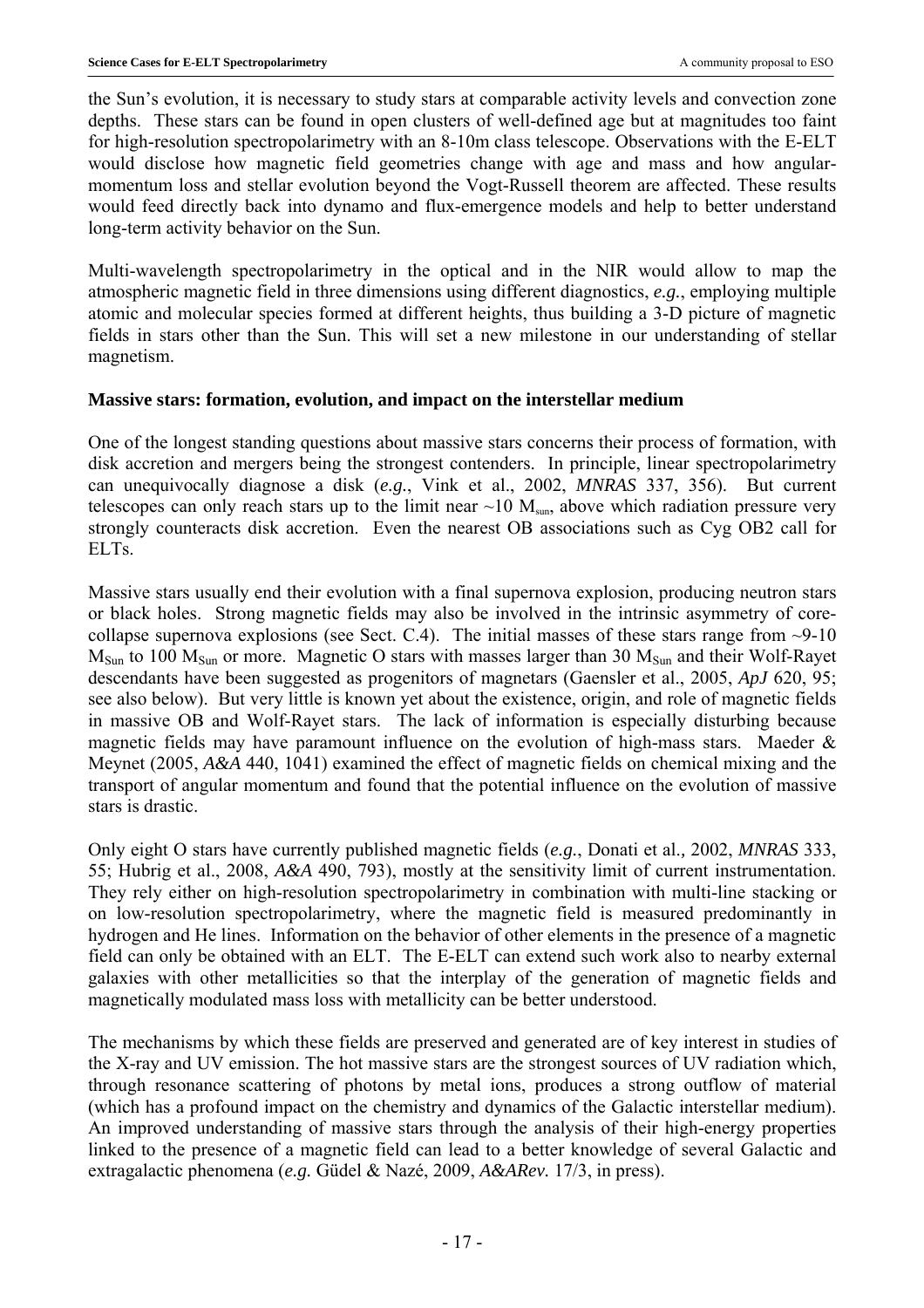#### **Chemically peculiar stars**

While the vast majority of convective stars (F- to M-types) establish strong evidence of complex surface magnetic fields that are driven by dynamo activity, just 5-10% of all A and B-type stars show chemical peculiarities caused by the presence of strong magnetic fields (Mathys, 2004, in *IAU Symp.* 224, p.225). These "magnetic" stars possess fields that are significantly stronger and more stable than those found in lower-mass stars. The magnetic flux remains constant over the mainsequence lifetime (Hubrig *et al.,* 2007, *AN* 328, 475). The distribution of magnetic fluxes appears to be similar in both magnetic A and B stars and their descendant white dwarfs, with maxima of  $\pi R^2 B \sim 10^{27-28}$  G cm<sup>2</sup> (*e.g.* Ferrario & Wickramasinghe, 2005, *MNRAS* 356, 615), arguing for a fossil field, the flux of which is conserved during stellar evolution.

With the current instrumentation, only a few very bright chemically peculiar stars can be studied in all four Stokes parameters. These are required to obtain more accurate magnetic field maps than from Stokes I and V alone (Kochukhov *et al.*, 2004, *A&A* 414, 613). More importantly, the extension of magnetic studies of chemically peculiar stars to a different metallicity environment in other galaxies is necessary in order to understand the role of the environment on star formation. A few candidates have recently been identified in the LMC using the photometric ∆*a* tool (Paunzen et al., 2006, *A&A* 459, 871), but it is out of reach of spectropolarimetry with presently available 8-10 m class telescopes.

#### **AGB stars and central stars of planetary nebulae**

Many, if not all, post-AGB stellar systems swiftly transfer from a spherical to a powerful aspherical pre-planetary nebula outflow phase before waning into a classical planetary nebula (PN). The pre-PN outflows require a mechanism to channel rotational energy into collimated outflows. Radiation and rotation alone are insufficient but a symbiosis of rotation, differential rotation, and large-scale magnetic fields remains promising (*e.g.* Blackman, 2009, in *IAU Symp. 259*, p.35). One appealing paradigm involves accretion onto the primary post-AGB white-dwarf core from a low-mass companion, whose decaying accretion supplies the luminosity. Determining observational signatures of different magneto-hydrodynamic engines is a work in progress. The observation of circular polarization in water masers suggested the existence of a magnetic field of strength 85 mG at a radius of 500 AU in the water-maser source W43 (Vlemmings et al., 2006, *Nature,* 440, 58). For such late AGB and even post-AGB stars, different molecular emissions probe different distances from the central engine, thus requiring NIR wavelengths and large coverage.

From VLT spectropolarimetric analyses of several central stars of PNe, Jordan et al. (2005, *A&A*  432, 273) detected magnetic field strengths of order kG. These authors also estimate that if the fields were frozen into the engine as it evolves to a white dwarf, the fields would be of order MG rather than kG. But flux freezing need not hold, particularly if the field were produced by a dynamo. In any case, kG field strengths are consistent with the environment scaling from the water maser sources. To probe both the central star as well as its PN in circularly polarized light one needs wavelength coverage from the UV to the NIR. Since the expected fields on the surface of an AGB star only reach a few tens of Gauss, very high precision is needed, preferably in all four Stokes parameters. The spectral resolution, on the other hand, can be rather low, of the order of few thousand.

#### **White dwarfs, magnetic genealogies, and cataclysmic variables**

Currently about 125 white dwarfs are known to host magnetic fields (see Jordan, 2009, in *IAU Symp. 259*, p.369), which are the remnants of the magnetic fields that the stars hosted over the course of their evolution. Assuming magnetic flux conservation they can reveal the basic properties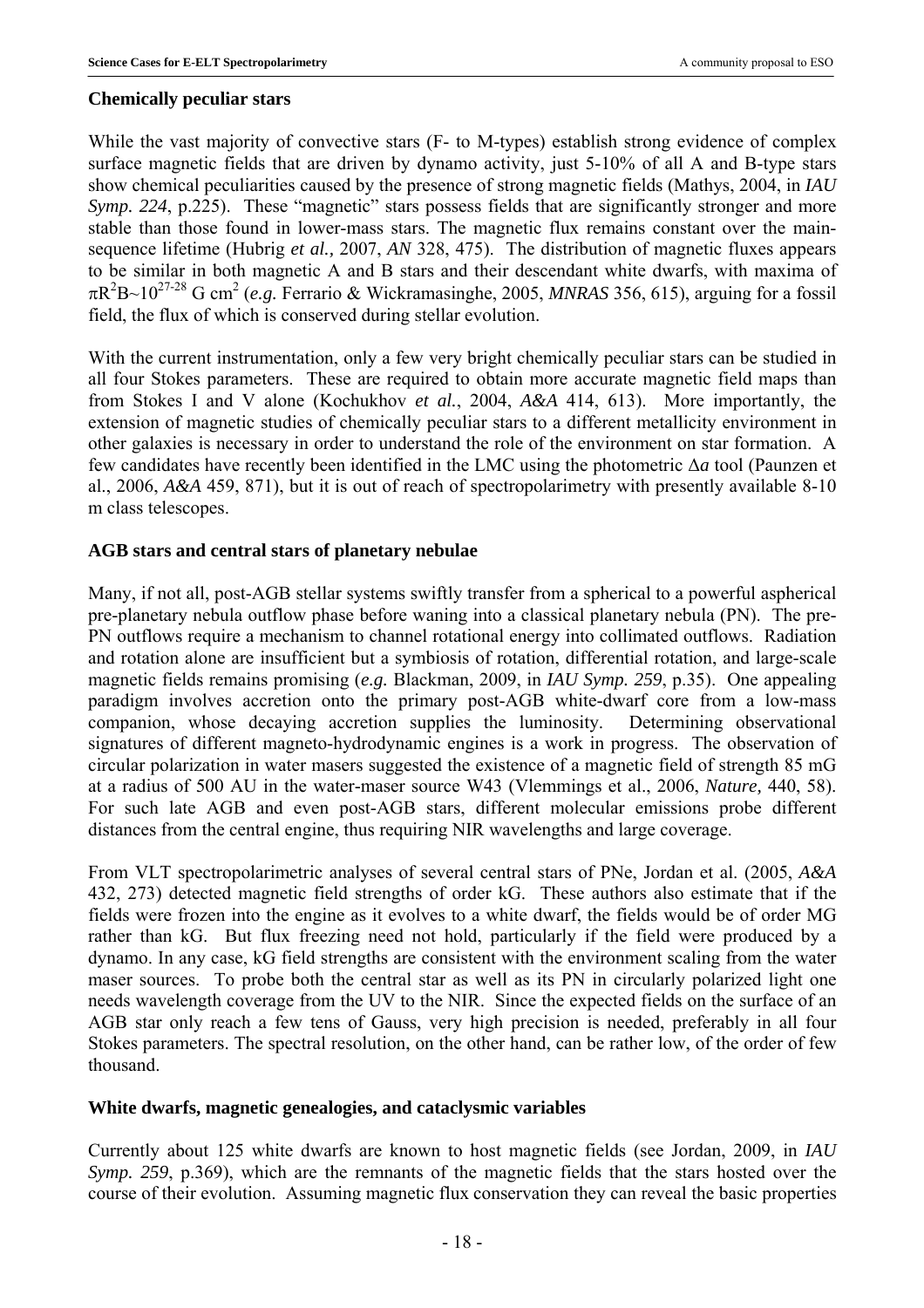of even relatively weak magnetic fields on their progenitors. Approximately 10% of all isolated white dwarfs possess fields >1 MG. Given their frequency and spatial distribution, their progenitors are likely to be the magnetic chemically peculiar Ap and Bp stars (Mathys, 2001, in *Magnetic fields across the H-R diagram*, *ASPC* 248, 267).

In other white dwarfs, the field strengths only reach 1-20 kG (Aznar Cuadrado *et al.*, 2004, *A&A* 423, 1081). These stars would have possessed mean surface fields down to 1G during their main sequence lifetimes, permitting much more to be learned about magnetic field properties from low to intermediate mass stars. The relatively high numbers of detections suggest that magnetic fields are common and that they may dissipate strongly by the time they reach white dwarf stages.

The increased sensitivity of the E-ELT could change the whole picture. For instance, the weakness of the magnetic fields may only be apparent at the integral level because the actual field distributions are highly tangled. For the same reason, the very low-field tail, which might include the majority of white dwarfs, may have been missed all together. This can only be revealed by higher spectral resolution, full sets of Stokes parameters, and greater sensitivity. All of these would be given by an E-ELT polarimeter.

In cataclysmic variables (CVs), white dwarfs accrete matter from a late-type companion star. The observed incidence of magnetism in CVs is about 25% (Wickramasinghe & Ferrario 2000, *PASP* 112, 873) and possibly larger than that found in single white dwarfs. The B-field strength distribution of white dwarfs in CVs is much different than that in single white dwarfs with the former peaking at about 38 MG (with extremes in the 100-MG range) while in the latter the most frequent field strength is about 16 MG. However, in CVs one still misses measurements of lowfield white dwarfs. This bias could only be rectified with an ELT.

### **Isolated neutron stars**

The remnant of a core-collapse supernova can be a neutron star or, for some scenarios, a magnetar (see also Sect. C.4). The possible origins of the magnetic fields of neutron stars include inheritance from the main sequence progenitor and dynamo action at some evolutionary stage of the progenitor. However, inheritance is not sufficient to explain the GG fields of magnetars. Energetic considerations point to differential rotation in the final stages of the core collapse process as the most likely source of field generation (*e.g.* Spruit, 2009, in *IAU Symp. 259*, p.61), at least for magnetars. Observations of hot-spot thermal X-ray emission from radio pulsars imply that surface magnetic fields at the polar cap(s) are much stronger than the conventional dipolar component estimated from pulsar spin-down. If so, this suggests that the surface field is dominated by crustanchored local fields. A particularly puzzling problem is the large range of field strengths observed in neutron stars. It implies that a single, deterministic process is insufficient to explain the origin of the magnetic field in these targets. There do not seem to be any obvious examples of such a mechanism in astrophysics. Consequently, direct magnetic-field observations of neutron stars and their progenitors are needed.

Some of the so-called *isolated neutron stars* have a surprisingly large X-ray flux. Since the optical emission of pulsars is generally low (*e.g.* RBS1774 has a Johnson *B* magnitude of 27<sup>m</sup>; Schwope et al., 2009, *A&A* 499, 267), their spectra can only be studied with an ELT. A detection of the modulation of its optical flux could possibly provide a first hint at the origin of the GG fields. But for conclusive results polarimetry is required. Note that radio emission maps non-thermal processes and does not originate from the stellar surface but rather from somewhere in the magnetosphere. The E-ELT can provide the first (integral-light) optical spectrum of such a neutron star. The spectrum would require large wavelength coverage but at low spectral resolution if the quadratic Zeeman shifts are to be detected. However, the expected extremely strong Stark effect would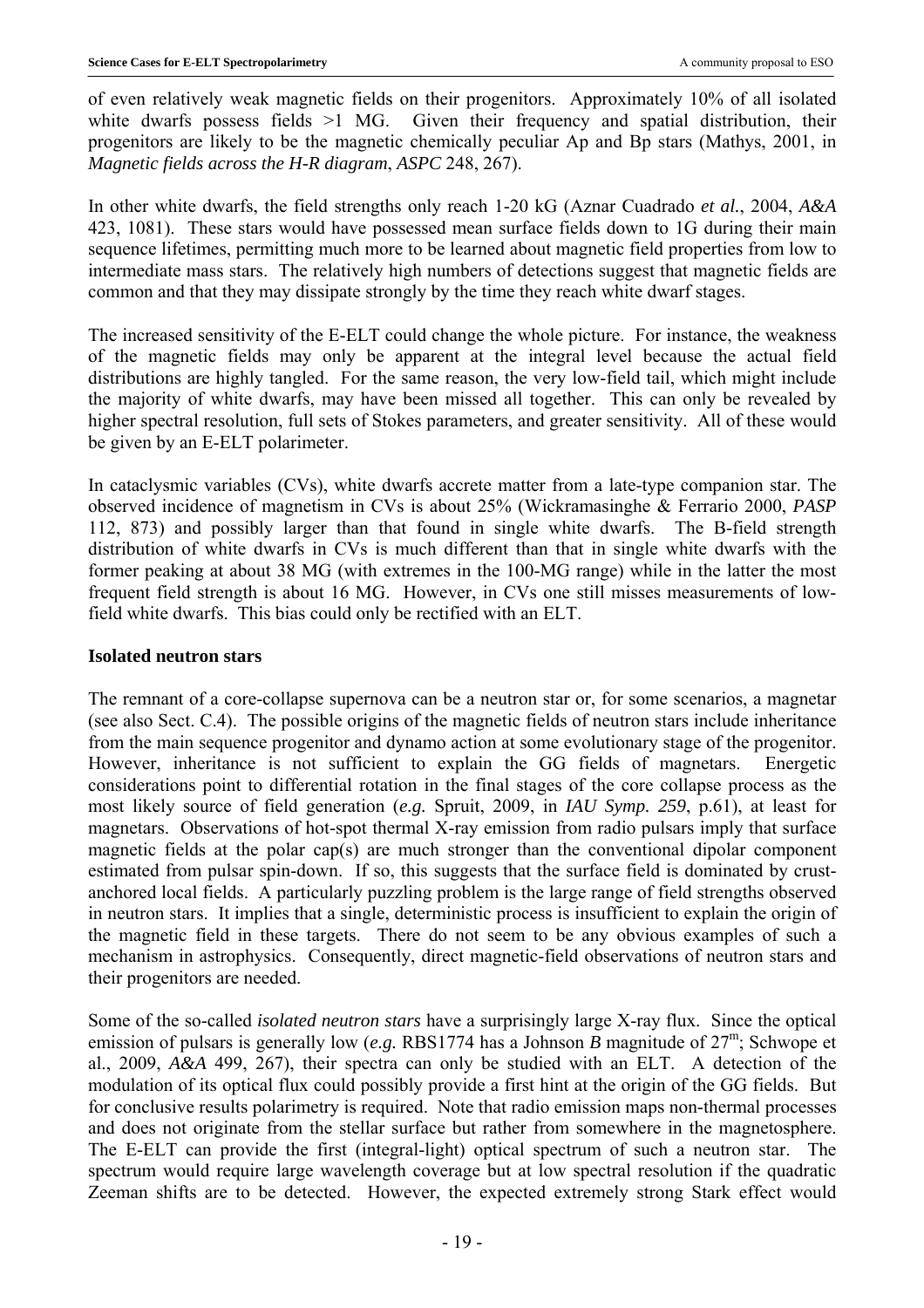possibly broaden the hydrogen lines to the limit of direct detectability. Currently it is not known whether neutron stars have hydrogen lines at all but absorption lines were detected in thermal X-ray spectra. A novel way out would be to employ circular polarization in the blue optical spectrum and search for its rotational modulation.

### **Soft Gamma-Ray Repeaters (SGRs)**

There has recently been growing evidence that SGRs are the population of strongly magnetized neutron stars, so called magnetars<sup>[4](#page-19-0)</sup> (Thompson & Duncan, 1995, *MNRAS* 275, 255). Activities in these objects are believed to be powered by the dissipation of ultra-strong magnetic fields. The giant flare from SGR1806-20 is the most recent and energetic event. It is characterized by an ultraluminous spike with an energy of  $10^{46}$  erg, which decays rapidly into a soft pulsating tail. Pre-flare activity is additionally detected before the main burst. A rather striking analogy to solar flares is found because coronal mass ejections (CME) on the Sun appear morphologically comparable to those of magnetar flares (Lyutikov, 2006, *MNRAS* 367, 1594). This analogy could be systematically explored with a representative sample of magnetar CMEs. Detecting them even in polarized afterglow light at optical wavelengths would be essential for deducing the flare mechanism.

# *Stellar astrophysics enabled by spectropolarimetry with the E-ELT*

- Magnetic-field maps on the surfaces of protostars and in disks of T Tauri and Herbig Ae/Be stars.
- $\Box$  Constraints from molecular-line polarization on magnetic rotational braking as a function of metallicity.
- $\Box$  History of the solar dynamo from observations of solar analogs in open clusters of different ages.
- $\Box$  Incidence and importance of magnetic fields in brown dwarfs.
- Detailed stellar magnetic field topologies beyond the conventional simplifying low-order structures.
- $\Box$  The shapes and shaping of (pre-)PNe and the evolution of the magnetic fields until the WD phase.
- $\Box$  Magnetic genealogy of late phases of stellar evolution with important inferences for earlier phases.
- Detection, in circular polarization, of probably not otherwise visible optical spectral features in isolated neutron stars.
- $\Box$  Determination of the nature of Soft Gamma-Ray Repeaters from circular polarimetry of optical afterglows.

 $\overline{a}$ 

<span id="page-19-0"></span><sup>&</sup>lt;sup>4</sup> Currently, 13 magnetars are confirmed (see http://www.physics.mcgill.ca/~pulsar/magnetar/main.html).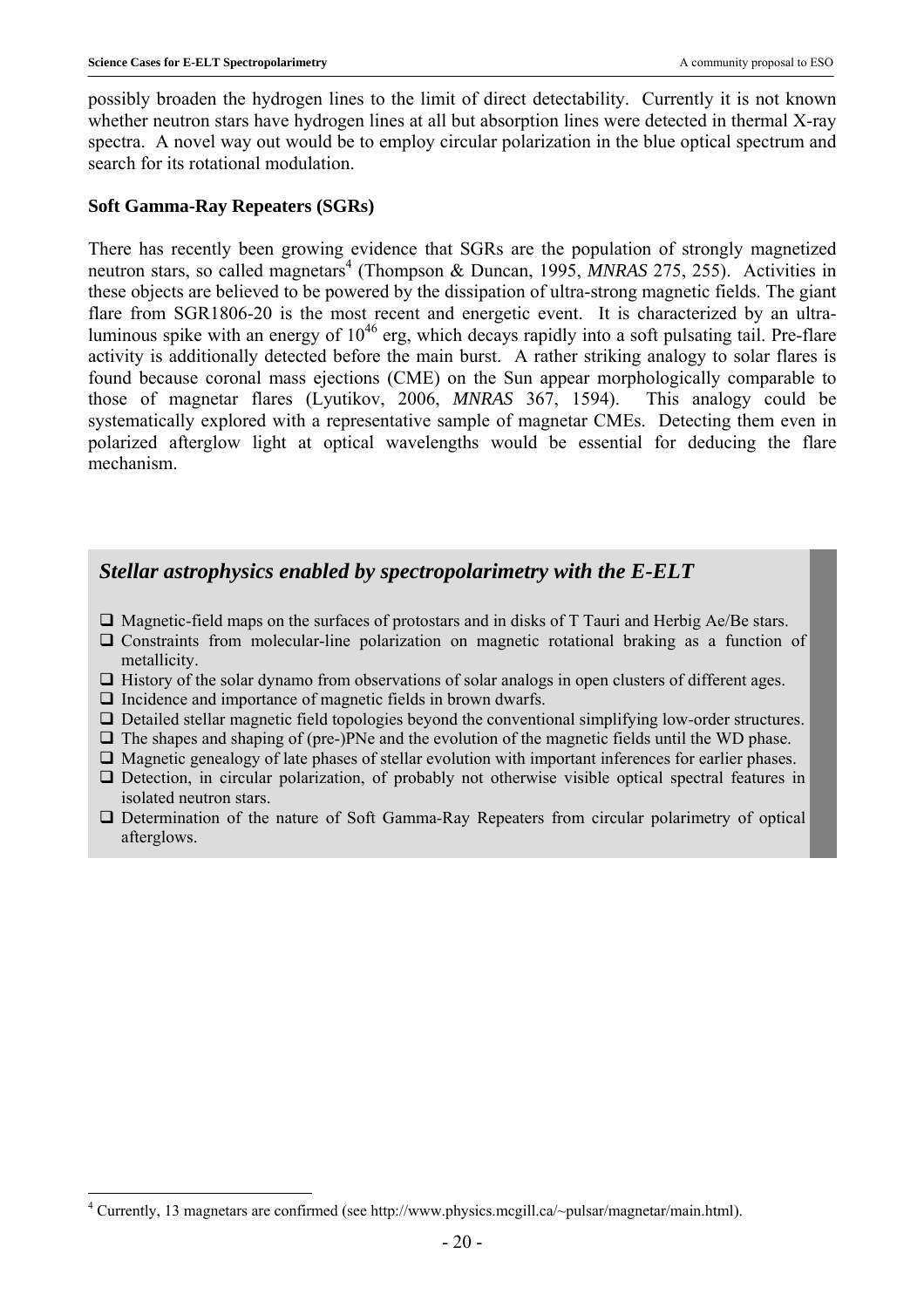#### *C.3***.** *The Interstellar Medium in the Milky Way and other Galaxies*

#### **Interstellar dust**

Starlight becomes polarized when it is absorbed or scattered by non-spherical interstellar dust grains preferentially aligned by magnetic fields. The distribution of the interstellar polarization is not regular but is highest in the Galactic plane, and the polarization vectors are sometimes strongly correlated (see the review by Jones, 1996, in *Polarimetry of the Interstellar Medium*, *SP* 97, p.381). A significant radiative component of the grain alignment process has been suspected for some time (*cf.* Draine & Weingartner, 1997, *ApJ* 480, 633; Hoang & Lazarian, 2009, *ApJ* 697, 1316) but is still awaiting final observational confirmation from high-quality data. In absorption lines, the position angle of polarization is parallel to the magnetic field lines, while in emission it is perpendicular. Therefore, at MIR wavelengths, coalescing cold  $(< 100 K)$  and warm  $(>200 K)$  media can be studied simultaneously but separately.

Mid-IR polarimetry is far superior to simple photometric reddening data in characterizing physical dust properties, e.g., mineralogy of bulk amorphous silicates and the distinction of specific dust morphologies such as mantled, separate, or mixed populations. The polarization vector permits the large-scale structure of the interstellar magnetic field lines to be inferred when dust grains align with them, even in the Galactic polar regions (Berdyugin & Teerikorpi, 2002, *A&A* 384, 1050). It may even be possible to estimate the influence of Galactic magnetic fields on star formation from the degree of alignment of the axes of bipolar Herbig-Haro objects (or the planes of protostellar disks) with Galactic magnetic fields (Ménard & Duchêne, 2004, *ApSS* 292, 419).

A good understanding of the variety of dust properties in different environments clearly is a prerequisite for the proper separation of the foreground polarization from the intrinsic polarization of any object studied. But the importance goes far beyond polarimetry: The diversity of dust properties is so large that for most studies involving absolute luminosities the knowledge of the extinction law will eventually become the limiting factor. Therefore, spectropolarimetry will be an essential co-calibrator even for basic E-ELT applications not in themselves requiring polarimetry.

The Galactic foreground polarization due to dust and synchrotron emission heavily contaminates measurements of the cosmic microwave background (CMB; *e.g.,* Page et al., 2007, *ApJS* 170, 335), and it is of critical importance to quantify it at all wavelengths (Lazarian, et al., 2009, *Astro2010 Decadal Survey White Paper*, BPA\_050603).

Spectropolarimetric observations of supernovae and especially GRBs permit the study of interstellar dust out to fairly early phases of the Universe and the identification of the dust-forming processes. Any variation with wavelength in the continuum polarization is ascribed to dust. Observations at late stages permit a further distinction since the dust component should not be variable (unless closely associated with the GRB). Differences between the polarizing and dust properties of galaxies that do or do not host GRBs are also important for the question whether GRB-hosting environments/galaxies have special properties.

#### **Interstellar magnetic fields**

Magnetic fields are one of the key ingredients of the interstellar medium (see the review by Han, 2009, in *IAU Symp.* 259, p.455). Large-scale magnetic fields contribute to the hydrostatic balance and stability of the interstellar medium, and even disk dynamics. Magnetic fields in molecular clouds, which are closely related to the Galactic fields, play a strong role in the star formation process. More importantly, the magnetic fields of our Galaxy are the main agent for the transport of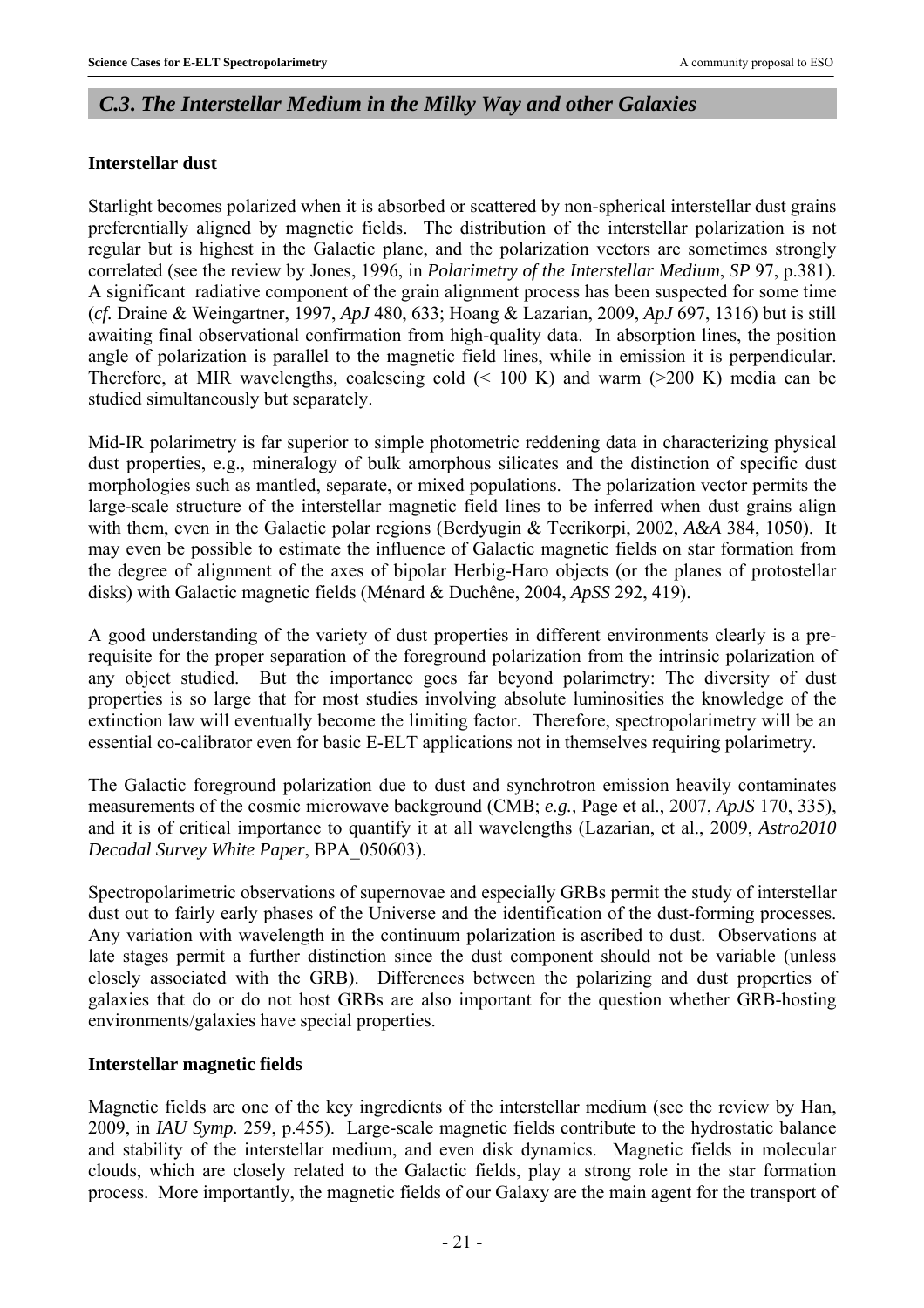charged particles (cosmic rays). It is impossible to understand the origin and propagation of cosmic rays without adequate knowledge of Galactic magnetic fields.

When electromagnetic radiation propagates through a medium with embedded magnetic field, its polarization angle is rotated by the Faraday effect. The polarization vectors show the average field orientation (weighted by the unknown local dust content). Because the angle of rotation increases with the square of the wavelength, magnetic field measurements in galaxies are the domain of radio observations. The Square Kilometric Array will greatly extend the distance limits.

Optical and NIR observations can separate dust and magnetic effects and may also be applicable to high-resolution data of the Lα forest in distant quasars. But their potential scope was recently strongly extended by the so-called Atomic Magnetic Realignment (AMR) effect (Yan & Lazarian, 2008, *ApJ* 677, 1401 and references therein). In its basic form, it has higher sensitivity to weak magnetic fields than the Zeeman effect. Its application to emission lines permits the exploration of relatively high-temperature regions. But it mandates extremely large telescope apertures.

Beyond 2-3 kpc from the Sun, the magnetic field of our Galaxy is not well explored (see Feinstein et al.*,* 2008, *MNRAS* 391, 447). Magnetic fields in the disk-halo interface regions are complex and only few observations are available. The E-ELT can contribute to many of these sub-questions and generate synergy effects with upcoming radio telescopes, which will dominate in the area of extended sources. Note that optical/NIR measurements can provide the *origin* of the polarization direction while, in the radio domain, the Faraday effect induces a *rotation* of the polarization direction. Thus, covering both the radio and the optical/NIR range for such measurements is of high value. Important in this case is large wavelength coverage from the visual to the NIR.

Tinbergen (1982, *A&A* 102, 53) has shown that there is almost no interstellar dust in the vicinity of the Sun. The radius of the cavity is larger than 50 pc in the direction of the Galactic center, and much larger perpendicular to the Galactic plane. The presence of such a local bubble may contain clues for the study of the evolution of our Galactic environment due to past supernovae. The E-ELT can extend the search for such bubbles to more remote parts of the visible Galaxy and thereby map the cavities in the interstellar medium of the Milky Way and further contribute to the explanation of the significant polarization of the "North Polar Spur" (believed to be the remnant of past supernova explosions).

# **The Galactic Center**

The non-thermal radio filaments discovered within one degree from the Galactic Center (*e.g.* LaRosa et al., 2004, *ApJ* 607, 302) indicate poloidal magnetic fields within a few hundred parsecs of the center of the Galaxy. These filaments are highly polarized and almost perpendicular to the Galactic plane although in some newly found examples this orthogonality is less pronounced. The magnetic field is aligned with the filaments, which are probably illuminated flux tubes, with a field strength of about 1 mG. The newly discovered "double helix" nebula (Morris et al., 2006, *Nature* 440, 308), with an estimated field strength of order 100 µG, reinforces the notion of the presence of strong poloidal magnetic fields in tube format emerging from the rotating circum-nuclear gas disk near the Galactic Center. Zeeman-splitting measurements of HI absorption against Sgr A or of the OH maser give a line-of-sight field strength of even a few mG in the clouds. Outside the central region of a few hundred pc to a few kpc, the structure in the stellar and gas distributions and the magnetic structure are all mysterious. In addition to probing the large-scale magnetic fields that should be closely related to the material structure but have not been revealed yet, the E-ELT could also observe the embedded O stars. Since these stars are very young and may not sustain strong internal dynamos, they may still possess an observable memory of the magnetic properties of the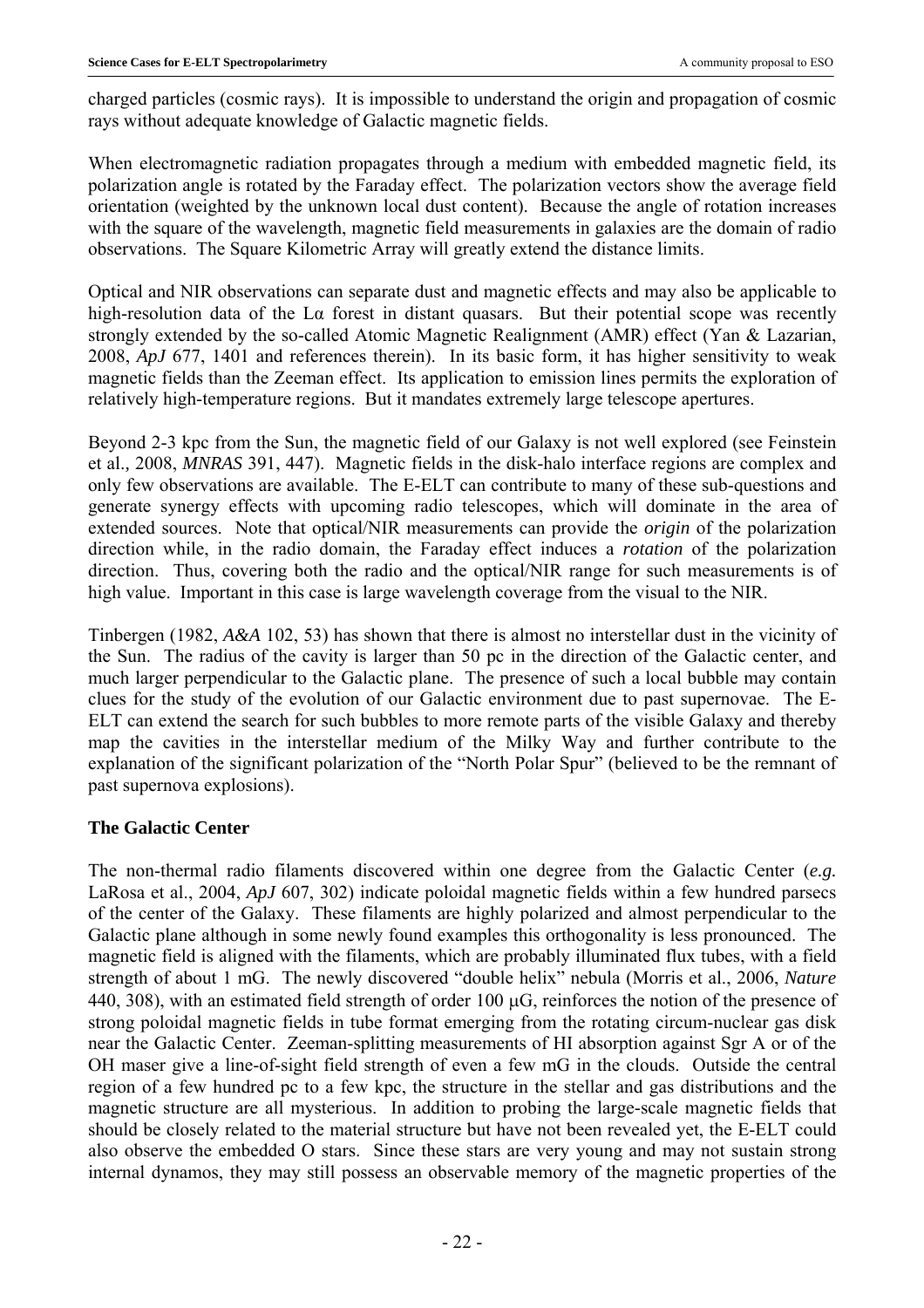matter they formed from. For the Galactic Center, circular spectropolarimetry at very high precision in the NIR up to 2.5µm is required.

# *Galactic astrophysics enabled by spectropolarimetry with the E-ELT*

- Quantitative extinction data for all studies requiring absolute luminosities, especially for objects without intrinsic color-magnitude calibrations.
- $\Box$  Study of the formation of dust out to the young Universe.
- $\Box$  Distant luminous stars as beacons to polarimetrically trace anomalies in the Galactic magnetic field, incl. possible alternative explanation to SNe of dust-free Galactic bubbles.
- $\Box$  Polarization of extreme Pop. II stars as a tracer of cosmic-ray electrons entering the Galaxy.
- $\Box$  Helicity of the magnetic field in the vicinity of the Galactic Center at NIR wavelengths.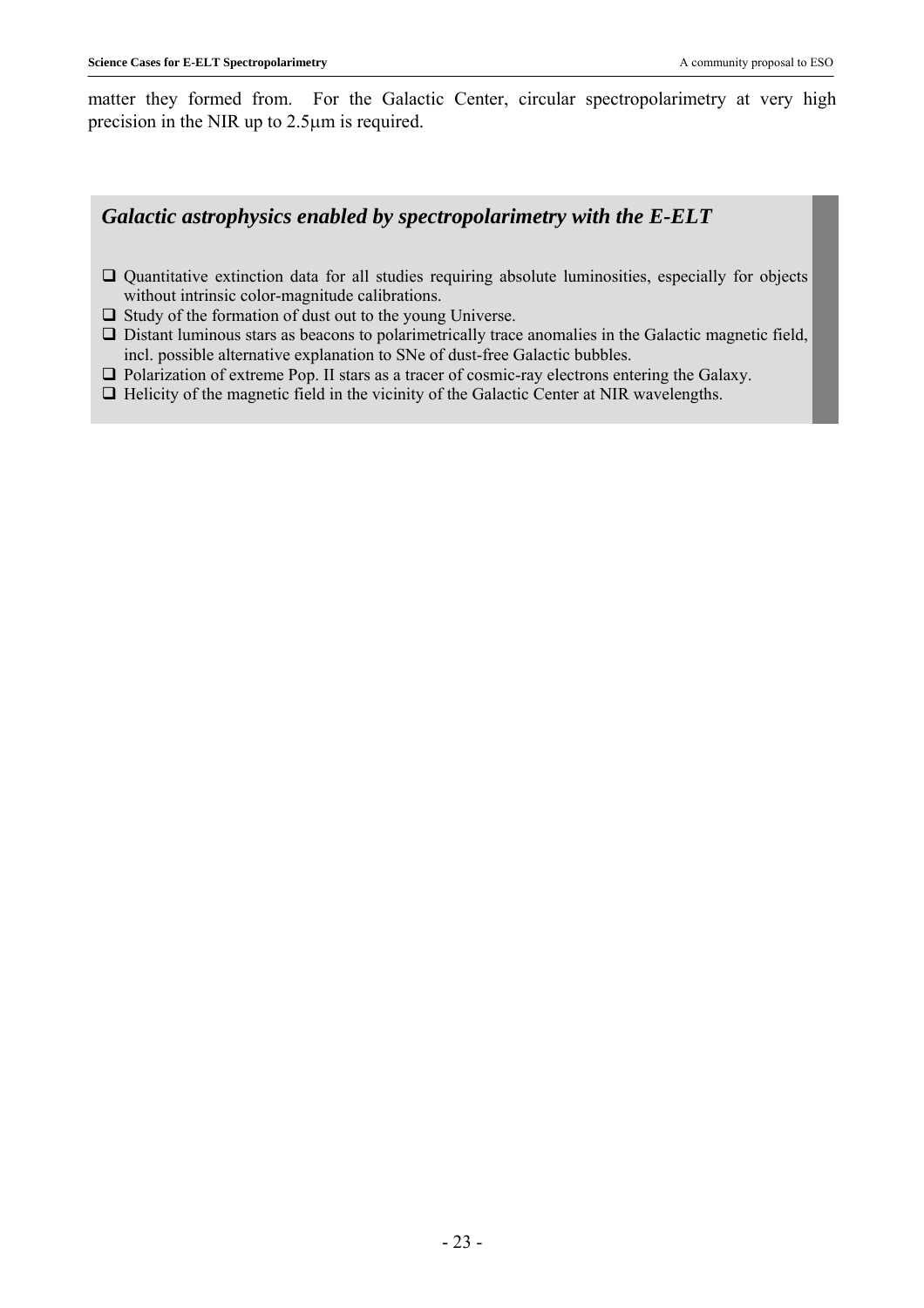### *C.4***.** *Extragalactic Astrophysics and Cosmology*

#### **Type Ia supernovae**

A topic where linear spectropolarimetry has had a large impact over the last decade is in the study of supernovae (Wang & Wheeler, 2008, *ARA&A* 46, 433, and the references therein). Virtually every supernova that has been properly observed has displayed significant polarization, and hence some significant degree of asymmetry. This has provided new challenges to theory and has shaped the conceptual development of the field. Data has been obtained to crudely sample most of the known types of supernovae. But dense series of data (five observations that is, typically) continue to show a high degree of individuality, and there is a bias to the respective brightest members of each type.

Type Ia supernovae are virtually certain to correspond to C/O white dwarfs that have nearly reached the Chandrasekhar instability limit, given the constraints of UVOIR photometric and spectral evolution. Type Ia supernovae also show significant linear polarization. The polarization decreases with time, vanishing about a week after maximum light, indicating that it is a feature of the outer layers leading to clumpiness of the ejecta. The polarization in Type Ia SNe is especially strong in certain lines, Si II, Ca II and Fe II. The continuum and line polarization are almost surely clues to the thermonuclear combustion processes that explode the star.

A particularly stunning reminder of polarimetric diagnostics unparalleled by more limited conventional observing techniques proved to be the observations by Wang et al. (2006, *ApJ* 653, 490) of SN 2004dt. Ca II 3968, Si II 3859/6355, Mg II 4481, and O I 7774 all had about the same velocity profile. Therefore, on a purely spectroscopic basis, one would have concluded that all these species have about the same radial distribution in the ejecta. Only polarimetry revealed this as a mistake because, contrary to the other species named, O I 7774 was virtually unpolarized. This is an important finding since of the four elements only oxygen is expected to have been present in major quantities before the explosion. Significant constraints on explosion models, *e.g.*, deflagration, detonation, or transitions (Camezo et al., 2004, *Phys. Review Letters* 92, 211102), arise, which require ELT follow-up, especially with a view towards different metallicities and likely ages inferred from the timing of star bursts.

The degree of continuum polarization in Type Ia, less than 0.5% in the continuum, implies flattening of at most 5%. This would contribute less than 0.05 mag to the scatter of the absoluteluminosity calibration. This is probably not in itself particularly relevant to the usage of SNe Ia as standard candles, and the cores of SNe Ia are symmetric anyway, but there are surely effects of asymmetry that are relevant as the field struggles to more tightly understand and control systematic effects. Spectropolarimetry could also be a tool by which one checks for any systematic luminosity difference between local and high-*z* SNe Ia.

A hint that the spread in the intrinsic luminosities of Type Ia SN explosions is accompanied by a spread in the large-scale spatial structure of the ejecta was found by Wang, Baade & Patat (2007, *Science* 315, 212). In a sample of bright SNe Ia, the degree of polarization measured across Si II 6355 five days before *B* maximum light is correlated with the photometric decline rate,  $\Delta m_{15}$ , which is one of the most widely preferred intrinsic-luminosity indicators. Only an ELT can solidify the low S/N basis of such studies and extend them to additional spectral features and diagnostics (especially in the IR).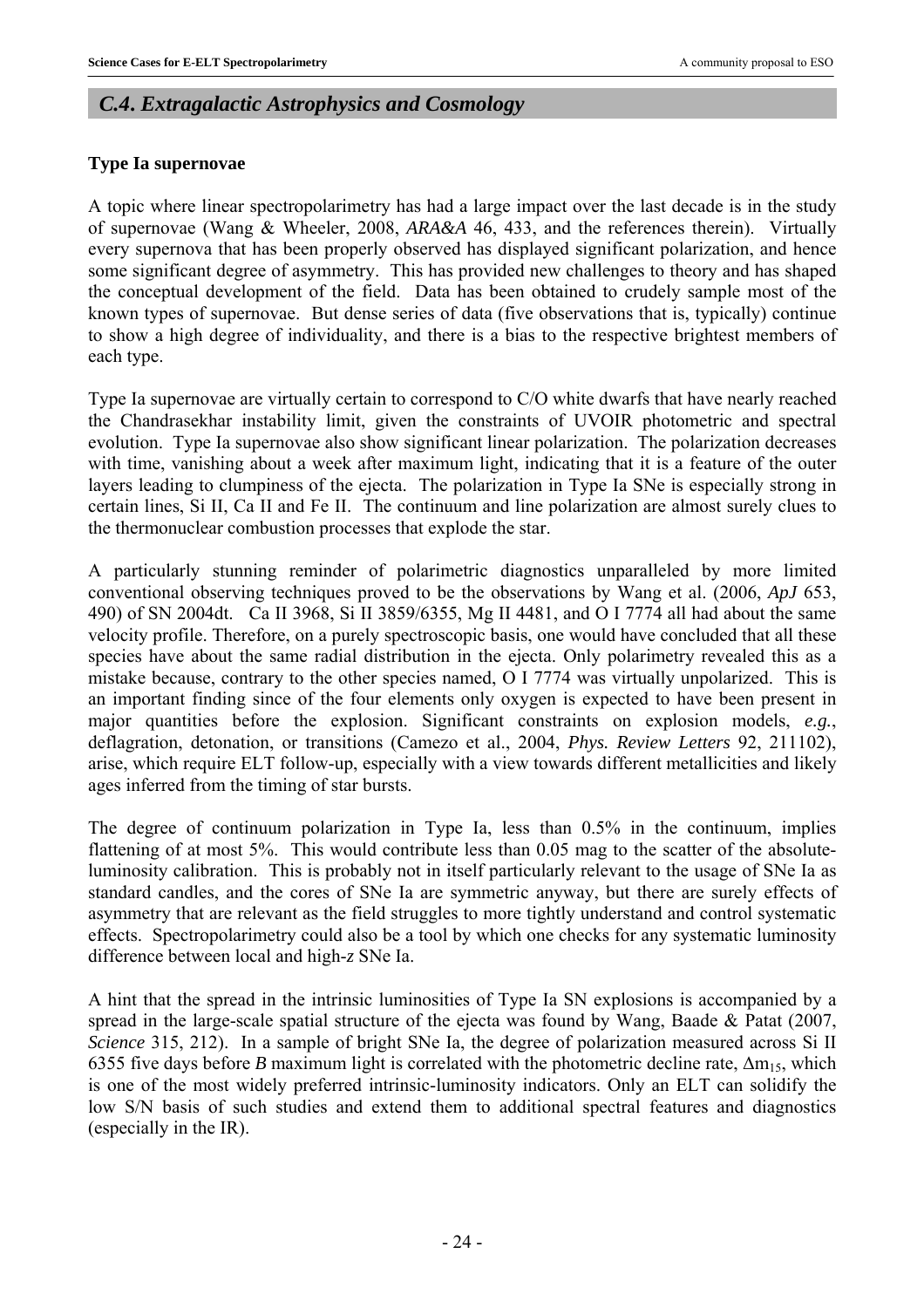#### **Core-collapse supernovae**

For a variety of core-collapse supernovae – Types IIP, IIn, IIb, Ib, Ic, and the broad-lined Type Ic associated with long-soft gamma-ray bursts – the degree of the linear polarization increases with time and decreasing outer hydrogen envelope mass. This shows that the inner machine of the explosion is the cause of the asymmetry. This realization has provided a new impetus to understand the asymmetry, whether in terms of neutrino transport, standing shock instabilities, magnetic fields, or rotation. The continuum tends to show a mixed polarization angle indicating a preferred orientation, but there is growing substantial evidence for additional non-axial symmetry of the distribution of elemental and ionic species that begs to be more deeply understood because it may hold the key to discriminate between decisive details of theoretical explosion models. The study, by spectropolarimetry, of magnetic fields and rotational distortion in progenitor stars will complement this work. Type IIn and a growing variety of other supernova types show signatures of strong interaction with circumstellar material, whose geometrical and optical characteristics can be probed by spectropolarimetry (*e.g.* Hoffman et al., 2008, *ApJ* 688, 1186; Tanaka et al. 2009, *ApJ* 699, 1119) and can thus provide a link with the asymmetric, clumpy stellar winds of their massive progenitor stars. There is a growing effort to use Type IIP supernovae as cosmological distance indicators. Their asymmetries in shape must be understood in this context since their apparent brightness may be aspect-angle dependent.

Spectropolarimetry of SNe has only been enabled by 8-m class telescopes. Nevertheless, with the exception of rare nearby events, every single SN hits their limits: Late phases of core-collapse SNe are among the most central ones, because they yield the deepest insights into the explosion mechanism and physics, but cannot be reached. The typical spectral resolution is only a few 100 km/s and often drastically lowered by further rebinning, leaving unmined the information contained in multiple velocity components, let alone the changes of the polarization angle across the broad profiles.

#### **Collapsars and optical afterglows of-Gamma Ray Bursters**

Some massive Wolf-Rayet stars may collapse to a black hole without leading to a supernova explosion because they are rotating so rapidly that neutrino losses can prevent the formation of a strong outward shock (MacFayen & Woosley, 1999, *ApJ* 524, 262). This is also a widely discussed scenario for long Gamma-ray Bursts (GRBs). At Galactic metallicity, this model should not work because the winds of massive stars carry away very much angular momentum. Claims that GRBs may preferentially occur in low-metallicity environments (*e.g.*, Vreeswijk et al., 2004, *A&A* 419, 927) could resolve this dilemma but are also facing some critique. The necessary observational verification requires linear spectropolarimetry because rotationally induced wind asymmetries need to be used as a substitute for stellar line widths, which cannot be observed through the dense winds. This has to be done in the SMC, where 8-m telescopes can at best reach the very brightest WR stars (Vink, 2007, *A&A* 469, 707).

Several central scientific goals call for multi-wavelength polarimetry of optical/NIR GRB afterglows: (1) Verification of the intrinsic nature of the radiation itself (broad-band, continuum), (2) analysis of the magnetic field configuration in the relativistic outflow (broad-band), (3) study of the physical nature of GRB light curve breaks to test the jet hypothesis (broad-band), and (4) investigation of the explosion asymmetry of the GRB progenitor (in the case of long bursts via broad-band observations and spectropolarimetry of any detectable SN component).

Progress in this field is slow due to the notorious mismatch between faint, rapidly evolving events and telescope size. Twelve years after the first observed optical afterglow, only one detailed longterm polarimetric light curve of a GRB afterglow could be obtained (GRB 030329 using 50 hrs at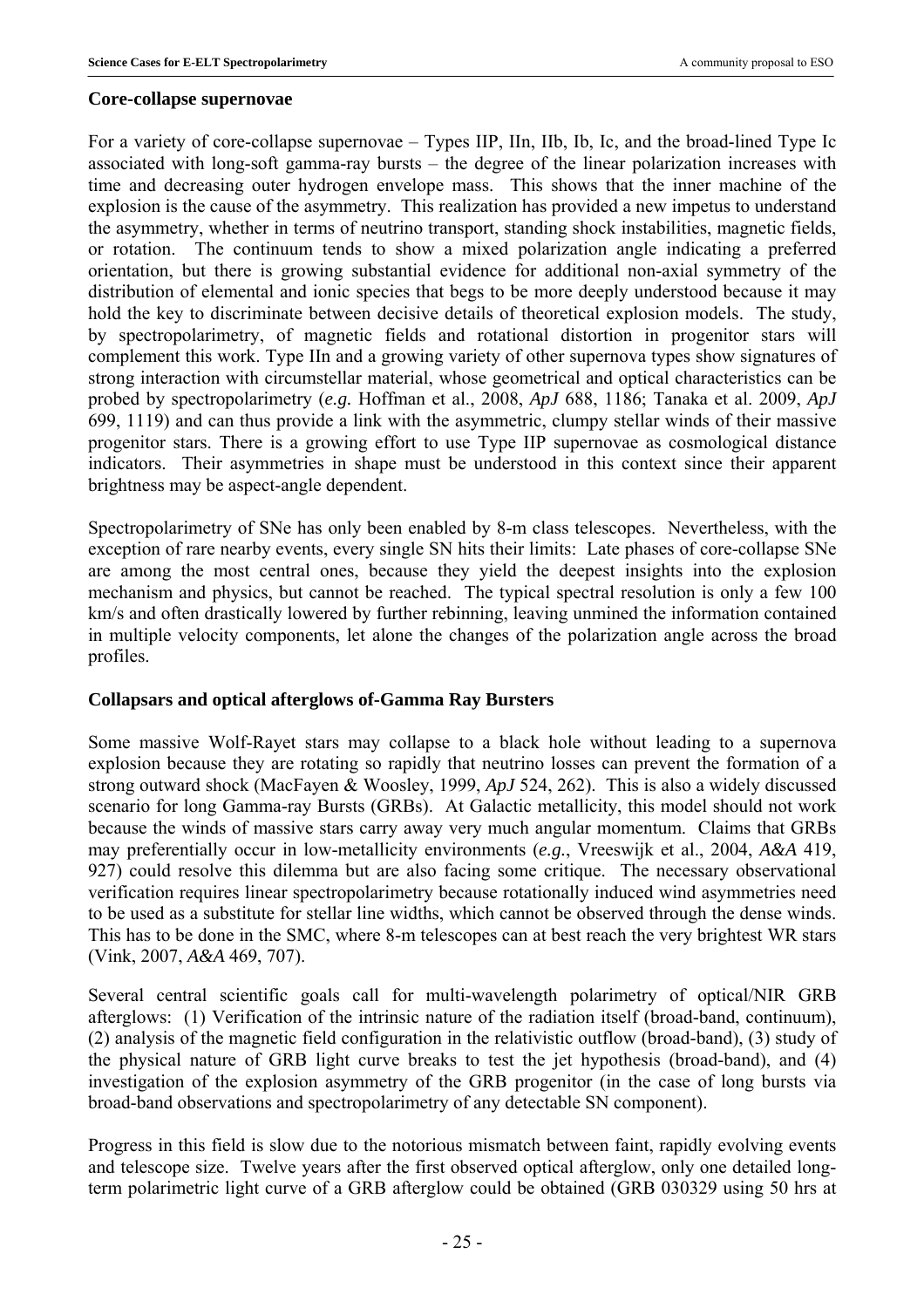the VLT; Greiner et al., 2003, *Nature* 426, 157), while in little more than a handful of other cases (*e.g.*, Hjorth et al. 1999, *Science* 283, 2073) only some scattered data points or upper limits could be obtained. In GRB060418 an upper limit of 8% was measured (Mundell et al., 2006, *Science* 315, 1822), and for GRB090102 a detection was reported (Steele et al., 2009, *Nature*, submitted).

These results represent the current state of the art, both observationally and theoretically, by providing constraints on the magnetic field configurations in a GRB with (090102) and without (060418) bright reverse shock optical emission (an intrinsic property of magnetized fireballs). Bright reverse shock emission, despite theoretical predictions to the contrary, has been shown to be rare in the Swift era and bright bursts fade rapidly; therefore there is strong observational and theoretical motivation to *a)* increase the number of detectable bursts and *b)* extend the temporal range for the monitoring of the spectral evolution of the early-time polarization and its position angle as the afterglow fades. The latter is also essential for the critical proper (vectorial) subtraction of the foreground polarization. This can only be achieved by an increase in the limiting magnitude of the measurement from the current  $V~17$  mag. Due to the rapid fading of the GRB, the measurement is photon count limited. Using an ELT, a simple scaling of the current sensitivity predicts a limit of  $V~20$  mag with a time resolution of  $~10$  minutes, thereby ensuring a complete sample could be built of all types of optical afterglow, rather than just the very brightest (and hence intrinsically anomalous) events as now.

# **Active Galactic Nuclei (AGNs) - spectropolarimetry as a periscopic tool**

A scattering screen may serve as kind of a mirror of a source, from which all photons emitted in the direction of the nominal line of sight to the observer are blocked by some obscuring structure. Spectropolarimetry separates the scattered flux from the general background. This fact has been instrumental for the establishment of a unified model for AGNs, in which the main difference between galaxies of types Seyfert 1 and 2 lies in a torus which, depending on aspect angle, does (Seyfert 2) or does not (Seyfert 1) prevent the direct observation of the broad-line region surrounding the nucleus (*e.g.*, Antonucci & Miller, 1985, *ApJ* 297, 621; Wolf & Henning, 1999, *A&A* 341, 675; Vernet et al., 2001, *A&A* 366, 7). Often, the broad lines are seen in polarized light only (e.g., Tran et al., 1995, *ApJ* 440, 565). In this picture, which can attain a stunning level of detail (Kishimoto, 1999, *ApJ* 518, 676), the classification into AGNs with and without broad emission lines is only apparent. The scattering medium is mostly dust. The wavelength dependence of the polarization is often Galaxy-like (Solorzano et al., 2004, *MNRAS* 351, 997), with possible differences at higher redshift.

Further exciting inferences become possible regarding the orientation of the torus with respect to a radio jet (Hoffman et al., 2005, *MNRAS* 363, 1241) and the effect of magnetic fields on the alignment of dust grains with respect to the torus and jet (*e.g.*, Oliva et al., 1998, *A&A* 329, L21). Also the properties of the dust itself are of high interest and revealed by polarimetry. The isolation of single events in the vicinity of the super-massive black hole (SMBH) is an important additional prospect. Such observations permit the evolution of the host galaxy to be placed in the fundamental triangle defined by SMBH accretion, jet, and star formation. The proof of principle has been achieved with existing equipment. But its application to objects closer to the redshift of the highluminosity AGN era requires an ELT.

The exploitation of this periscopic power of spectropolarimetry is not restricted to obscured nuclei of galaxies. It can be equally well applied to still deeply embedded young stellar objects surrounded by reflection nebulae and to near-terminal stellar evolutionary phases such as luminous blue variables like n Car, which are surrounded by massive amounts of ejected matter.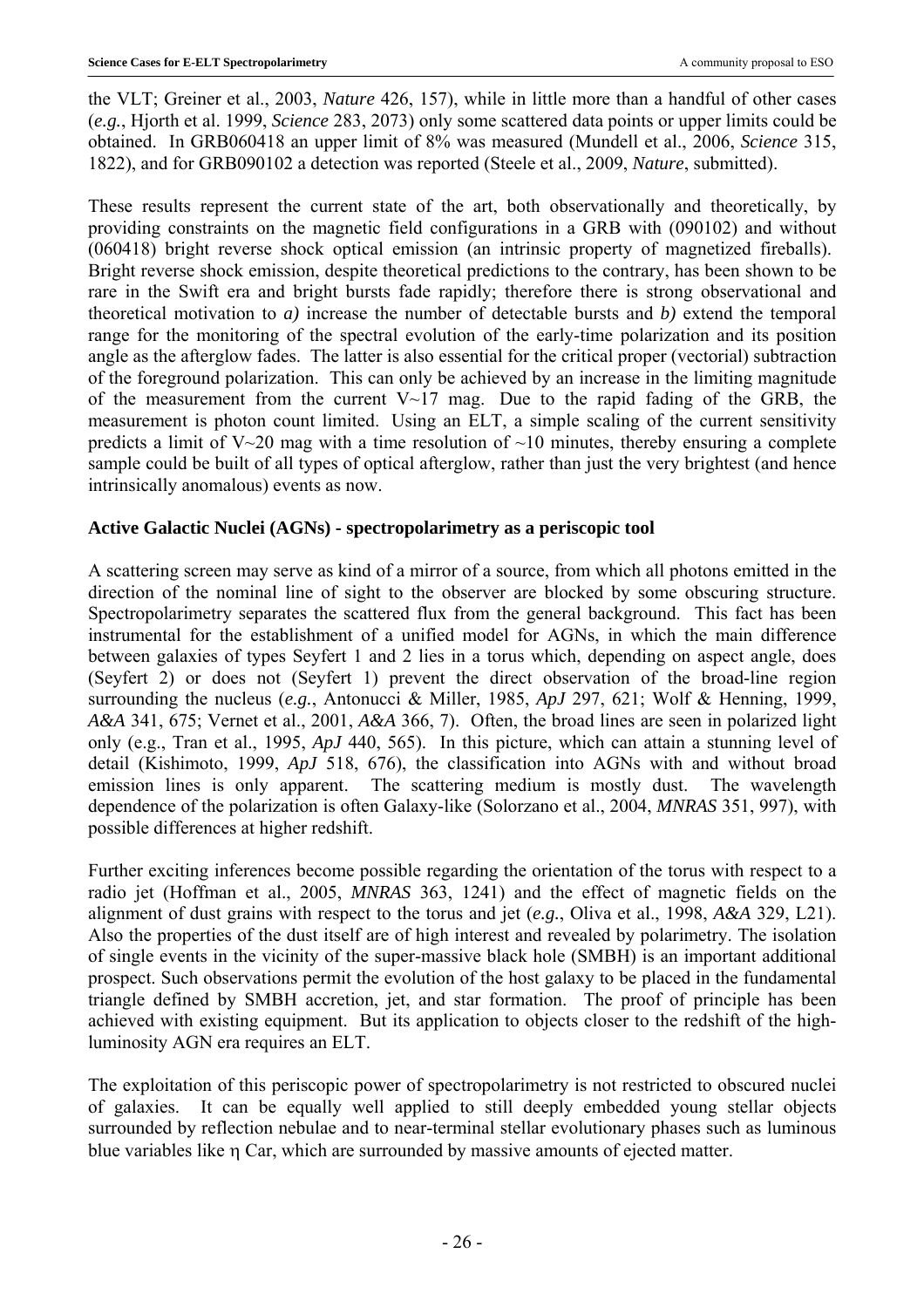#### **Quasars, blazars, and high-redshift galaxies**

The continuum polarization of quasars is a highly effective means to study the geometry, in particular of the powerful outflows, which may be contributing to the nuclear feedback on hostgalaxy evolution. Resolution R>5000 is needed to examine the onset and terminal velocities of these quasar outflows and determine the mass entrained in them. Such work is beyond the capabilities of current 8-m telescopes.

The strong Lyα emission seen in many high-redshift galaxies and quasars is often scattered by surrounding neutral hydrogen atoms. Only recently, Dijkstra & Loeb (2008, *MNRAS* 386, 492) have shown that the scattered Lyα radiation obtains a high level of polarization for a wide range of likely environments of high-redshift galaxies. For example, the backscattered Lyα flux observed from galaxies surrounded by a superwind-driven outflow may reach a fractional polarization as high as ~40%. Spectral polarimetry can differentiate between Lyα scattering off infalling gas and outflowing gas: for an outflow, the polarization should increase towards longer wavelengths while for infall the opposite is true. The verification of the polarization of the radiation of high-redshift objects is a premier task for spectropolarimetry with ELTs.

Tori about galactic nuclei usually consist of both gas and dust. Differences between the expansion velocities of the two components provide clues on the acceleration mechanism. Spectropolarimetry can distinguish between photons reaching the observer directly from the emitting gas and photons having been scattered by dust. Since the scattered photons show an additional redshift due to the motion of the dust, the bulk velocities of the two constituents can be disentangled. This technique has been demonstrated for the planetary nebula NGC 7027 (Walsh & Clegg, 1994, *MNRAS* 268, L41) but is equally applicable to AGNs, protostellar disks, and AGB stars.

#### **Cosmic gravitational lensing**

Weak gravitational lensing preserves the polarization. Studies of the polarization can, therefore, address two fundamental points: *a)* If the summed-up total polarization of all galaxies in the field under investigation is non-vanishing, the often-made assumption that the true orientation of the lensed galaxies is random may in such cases not be applicable. *b)* A mismatch between the morphology derived from flux data of weakly lensed galaxies and the morphology found in polarization data of the same galaxies provides valuable information about the involved masses (Burns et al., 2004, *ApJ* 613, 672).

# *Extra-galactic astrophysics enabled by spectropolarimetry with the E-ELT*

- $\Box$  Search for systematic luminosity differences between local and high-z SNe of Type Ia, incl. aspectangle dependencies due to asymmetries.
- $\Box$  Measurements at late stages of the intrinsic asymmetry of core-collapse SN explosions; 3-D maps of atomic species in SN ejecta for in-depth comparisons with theoretical models.
- $\Box$  Physical verification of the jet paradigm of GRBs and the nature of optical afterglows.
- Time-resolved maps of accretion and jet formation processes close to the central SMBH of representative AGNs and their relation to magnetic fields.
- $\Box$  Determination of the direction of the net mass in/outflow to/from Ly $\alpha$ -emitting sources at high redshifts.
- $\Box$  Validation of the assumption of randomly distributed intrinsic position angles of galaxies in weakly lensed fields.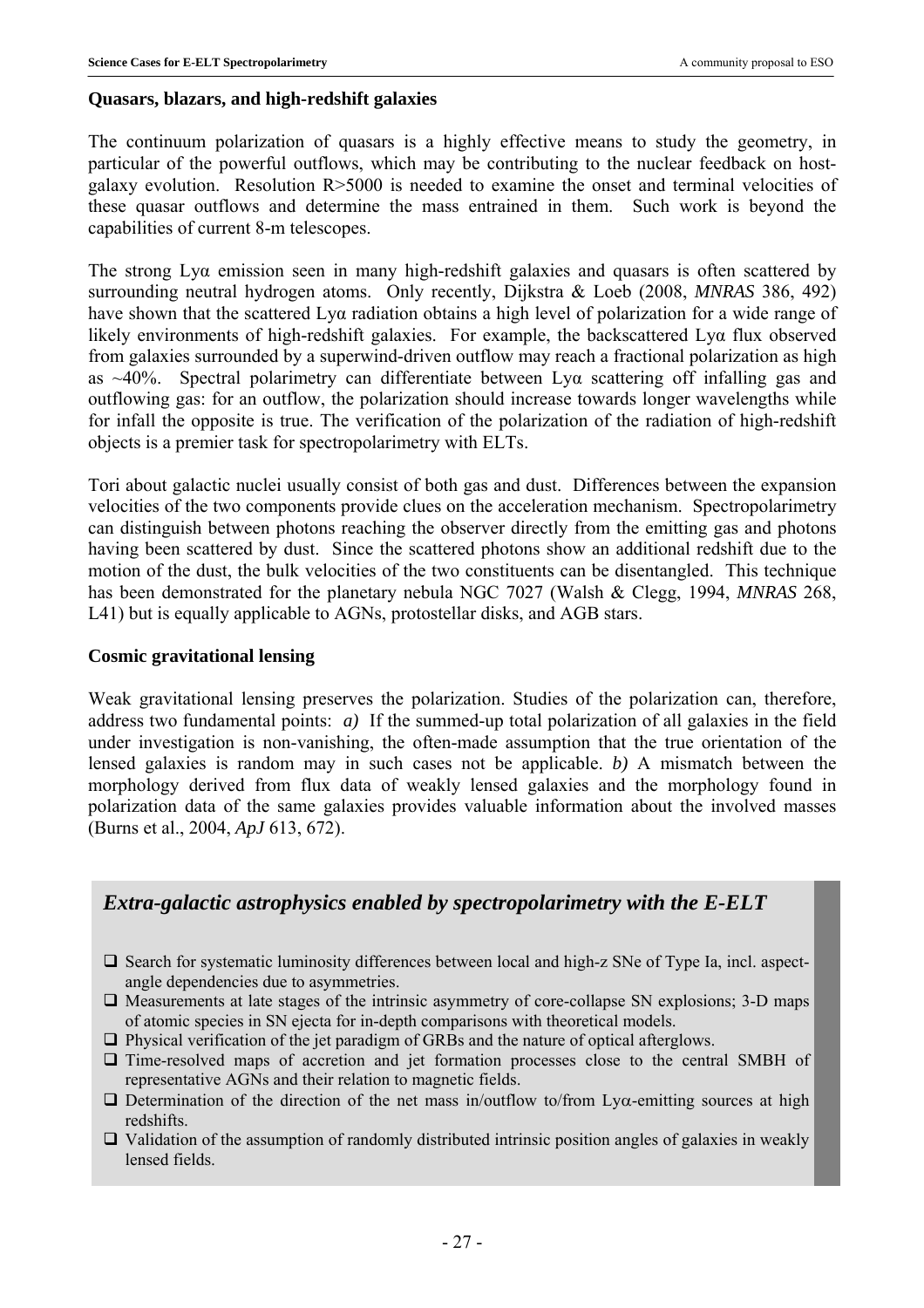# **D. Summary, Comparison with other Facilities, and Conclusions**

The special and unique sensitivity of polarization to the interaction between light and matter gives polarimetry diagnostic qualities not available with other observing techniques. During the course of the interaction with matter, photons change their polarization properties, either at the level of individual photons or of the net grand-total polarization. In a way, photons retain a memory of these interactions, encapsulating spatial and physical information that cannot otherwise be extracted from unresolved and/or fully obscured sources. The most commonly involved elementary processes are scattering by electrons (or dust) and resonant scattering in ionic transitions; but spatially selective extinction also comes into play. Furthermore, only spectropolarimetry can elevate magnetic fields from a convenient myth to hard-core science.

Under otherwise identical circumstances, spectropolarimetry requires substantially more observing time than other observing techniques. But a single spectropolarimetric observation can often answer many questions that even a very large number of non-polarimetric observations cannot address. For instance, the best of all conventional spectra of a point source cannot tell whether ions exhibiting the same profiles do or do not have also the same angular distribution. And only E-ELT polarimetry is likely to detect and analyze light reflected off exoplanets in 1-AU orbits.

The vast diversity of asymmetric photospheres and scattering screens exceeds the scope of this document. If a trade-off between spectral resolution and wavelength coverage needs to be made, many projects would weight the latter more strongly. Even a condensed, selective enumeration of examples not mentioned above is still impressive. It comprises double or multiple stars (ranging from twins to planetary systems), accretion disks, the structure of mass outflows in massive or evolved stars, eruptive variables, non-radial pulsators, and rotationally distorted stars. The corresponding facts to be learned through spectropolarimetry include the orbital inclination angle *i* (thus permitting accurate mass determinations, the errors of which increase with the third power of sin *i*), formation and dissipation processes of circumstellar disks, the physics of mass loss with and without localized substructures (*e.g.*, jets, spots, clumps), pulsation modes and internal stellar structure, and the fractional critical rotation of stars.

The common theme of the very large majority of the E-ELT polarimetry science cases described in Sect. C is very broad wavelength coverage. Even with an ELT, sometimes only the co-addition of spectral lines with similar polarization properties will reach satisfactory levels of significance. Much more important is the inclusion in any single observation of spectral lines forming under different physical conditions (*e.g.*, temperature, density, magnetic field strengths, chemical composition, turbulence, bulk velocity, etc.) because it is the quantitative analysis of physical conditions that lead to the polarization of radiation, where the superiority of spectropolarimetry is largest. Because of the need to study many different physical conditions, no wavelength is clearly preferred. High extinction and the quadratic dependence on wavelength of some magnetic processes favor the (moderately) thermal infrared; but this is not representative.

The distribution of preferred spectral resolving powers is fairly flat from extremely low to extremely high. The polarimetric accuracy should be 0.1-0.5% per spectral resolution element and observation in the degree of the polarization and 1-5 degrees in the polarization angle. Many of the science cases only involve unresolved or marginally resolved sources. Even extended sources may put weaker requirements on the field of view than the possible need (implementation dependent) to use other sources for simultaneous calibration. A significant part of the scientific objectives cannot, or only incompletely, be reached without circular polarimetry. Because of the differential nature of polarimetry, the atmospheric conditions in most cases do not need to be fully photometric (implementation dependent).